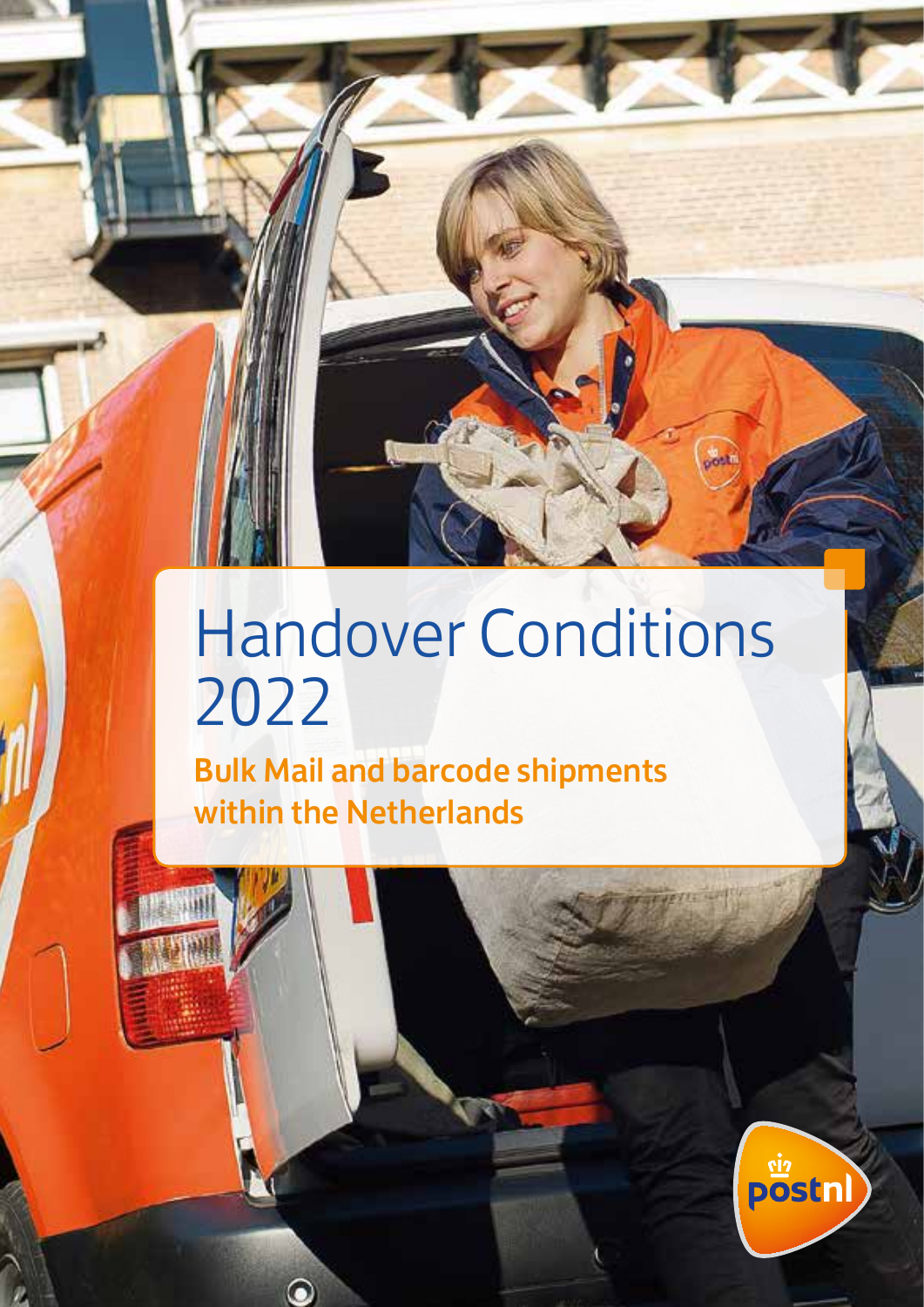### <span id="page-1-0"></span>Table of contents

clicking on the underlined links.

| Introduction                                                  | 3  |
|---------------------------------------------------------------|----|
| You hand over:                                                |    |
| 1. Small, Large or Special Bulk Mail                          | 6  |
| 2. Small, Large or Special Bulk Mail with order form          | 8  |
| 3. Mixed Bulk Mail                                            | 13 |
| 4. Mixed Bulk Mail with order form                            | 15 |
| 5. Sorted Bulk Mail                                           | 19 |
| 6. Letterbox Packet+                                          | 21 |
| 7. Registered Mail Items (letters or parcels)                 | 22 |
| 8. Track & Check Letters                                      | 23 |
| 9. Handover method of Bulk Mail in case of Collection service | 24 |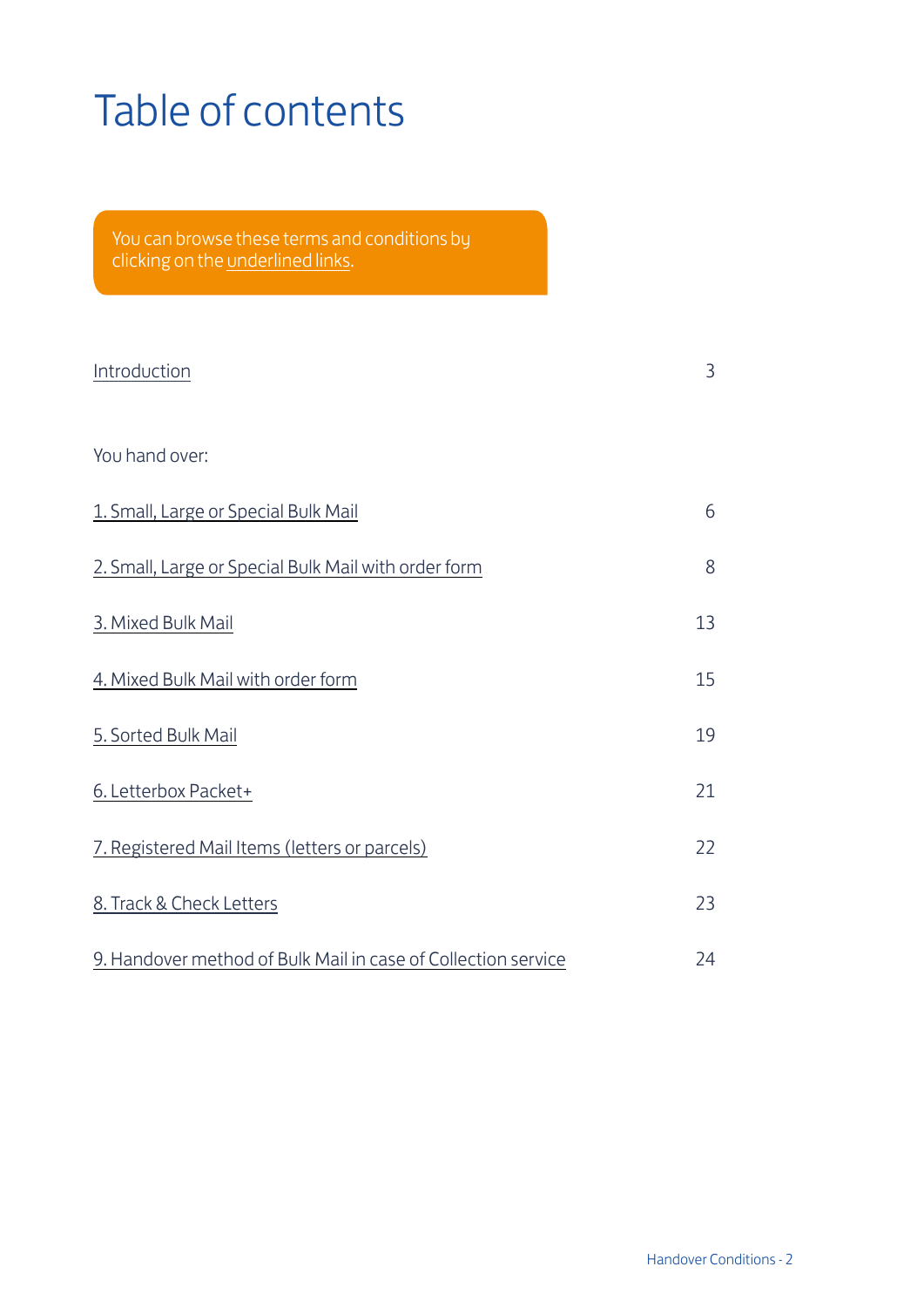### <span id="page-2-0"></span>Introduction

Specific conditions for delivery apply to each type of bulk mail or barcode shipments (with tracking functionality). These conditions can be found in this brochure. These conditions apply to all types of bulk mail addressed to Dutch addresses and to all formats and delivery speeds.

If you send your parcels or (bulk) mail abroad, go to **[postnl.nl/partijenpost](http://postnl.nl/partijenpost )** for more information.

#### What is bulk mail?

Bulk mail is a number of mail items,

- from the same sender;
- whose (sender) address is an address in the Netherlands;
- that is jointly and simultaneously offered to PostNL for conveyance;
- at the same location;
- with the same product;
- at equal delivery speed;
- which is accepted by PostNL for conveyance at a rate per item that is different from the single-item rate.

#### In addition to these conditions, please take into account (the latest version of):

- the General Conditions for the Conveuance of Bulk Letterbox Mail (AVPB)
- the Conditions for Designing Mail Items:
- the General Conditions for the Conveyance of Letterbox Packets+
- the General Terms and Conditions Regulations for the use of Receptacles These receptacles are easy to order via your Mijn PostNL account or via the [Webshop](www.postnl.nl/webshop) of **PostNL.**
- the General Conditions for the Universal Postal Service (AVP)

These terms and conditions can be found [here](http://www.postnl.nl/algemene-voorwaarden/alle-voorwaarden)

- [postnl.nl/gelesealbag](http://postnl.nl/gelesealbag)
- [www.postnl.nl/trackcheckbrieven](http://www.postnl.nl/trackcheckbrieven)

For more general information about Bulk Mail, visit [https://www.postnl.nl/en/business-solutions/](http://postnl.nl/zakelijke-oplossingen) or consult the [Rates brochure.](https://www.postnl.nl/tarieven)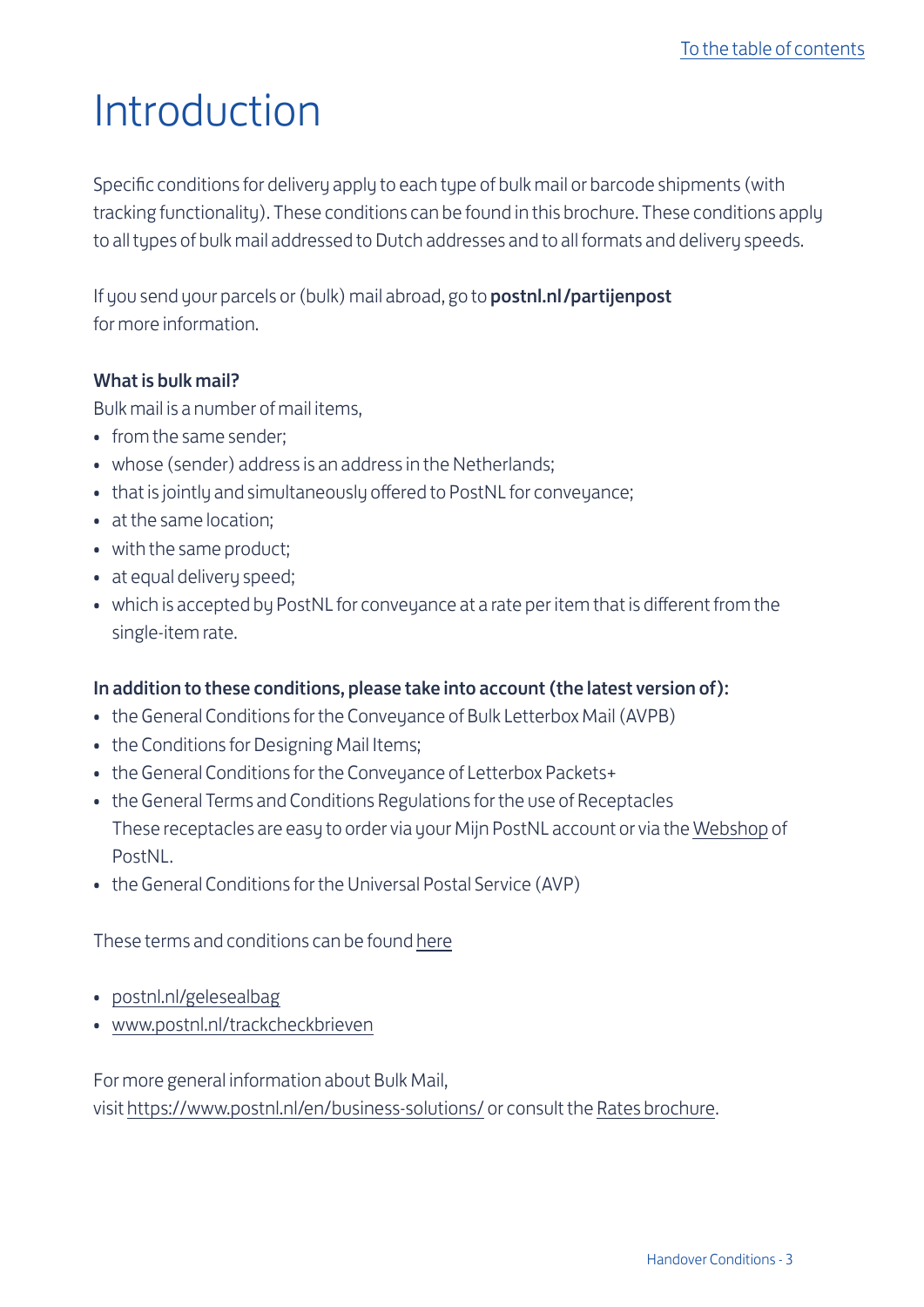#### Conditions for domestic mail items

|                            | Mixed (extra)                                                         | <b>Small</b>                                     | Large                                                                                                                                                   | <b>Special</b>                                                                                                                                 | Letterbox Packet+                                                            |
|----------------------------|-----------------------------------------------------------------------|--------------------------------------------------|---------------------------------------------------------------------------------------------------------------------------------------------------------|------------------------------------------------------------------------------------------------------------------------------------------------|------------------------------------------------------------------------------|
|                            |                                                                       |                                                  |                                                                                                                                                         |                                                                                                                                                |                                                                              |
| <b>Tupes of mail items</b> | Appearance, size and<br>weight may vary                               | Homogeneous in<br>appearance, size and<br>weight | Homogeneous in<br>appearance, size and<br>weight                                                                                                        | Homogeneous in<br>appearance, size and<br>weight                                                                                               | Appearance, size and<br>weight may vary                                      |
| Shape                      | Rectangular and in one piece (no openings or cut-outs)<br>Rectangular |                                                  |                                                                                                                                                         |                                                                                                                                                |                                                                              |
| Minimum dimensions         | $140 \times 90$ mm                                                    |                                                  |                                                                                                                                                         | $140 \times 90$ mm                                                                                                                             |                                                                              |
| <b>Maximum dimensions</b>  | Letterbox<br>$(380 \times 265 \text{ mm})$                            | C5 (229 x 162 mm)                                | C4 (324 x 229 mm)                                                                                                                                       | Letterbox<br>380 x 265 mm                                                                                                                      | Letterbox<br>$(380 \times 265 \text{ mm})$                                   |
| <b>Maximum thickness</b>   | $32 \, \text{mm}$                                                     | 5mm                                              | 10 <sub>mm</sub>                                                                                                                                        | $32$ mm                                                                                                                                        | 32mm                                                                         |
| Maximum weight             | $2,000$ grams                                                         | 50 grams                                         | 350 grams                                                                                                                                               | $2,000$ grams                                                                                                                                  | $2,000$ grams                                                                |
| <b>Contents</b>            | All kinds, including goods*                                           | Paper                                            | Paper                                                                                                                                                   | All kinds, including goods                                                                                                                     | All kinds, including goods                                                   |
| Packaging type             | All kinds of packaging                                                | Paper: sealed envelope,<br>card or self-mailer   | Paper: sealed envelope,<br>card, self-mailer, with a<br>wrapper or unpackaged<br>Plastic foil: suitable in<br>accordance with<br>machine specifications | All kinds: e.g.<br>wrap-around label or<br>sealed with a stapler<br>Plastic foil: not suitable in<br>accordance with<br>machine specifications | Protective packaging, e.g.<br>carton letterboxes, closed<br>pocket envelopes |

\* A Mixed bulk mail consignment may consist of Special (mail) items for no more than 50%. In case of more than 50%, this will be Mixed Extra.

#### Service frameworks

| 24 hours     | <b>48-72 hours</b> | NextWeek*                                             | NextWeek Flex*                                                                                                          |
|--------------|--------------------|-------------------------------------------------------|-------------------------------------------------------------------------------------------------------------------------|
| Mon -> Tues  | Mon -> Wed-Thurs   |                                                       |                                                                                                                         |
| Tues -> Wed  | Tues -> Thurs-Fri  |                                                       |                                                                                                                         |
| Wed -> Thurs | Wed -> Fri-Sat     |                                                       |                                                                                                                         |
| Thurs -> Fri |                    |                                                       | Thurs -> Tues-Wed Thurs -> Tues-Wed Wed-Thurs Thurs -> Tues-Wed Wed-Thurs Thurs-Fri Fri-Sat<br>(at PostNL's discretion) |
|              |                    | Fri -> Sat Fri -> Tues-Wed Fri -> Wed-Thurs Thurs-Fri | -> Tues-Wed Wed-Thurs Thurs-Fri Fri-Sat<br>Fri<br>(at PostNL's discretion)                                              |
|              |                    | Mon ->Fri-Sat                                         |                                                                                                                         |

\* Handover before 16:00 at the business counter of a Letter Sorting centre

#### Pre-alert

Pre-alerting means that you inform PostNL in advance when a consignment will be handed over and what the logistical characteristics of the consignment are. Pre-alerts are made via Mijn PostNL. Pre-alert is mandatory for:

- NextWeek (Flex) service framework, no later than Wednesday 12:00 of the week prior to the delivery week;
- handover coded or sorted;
- specific mention in the agreement between the customer and PostNL.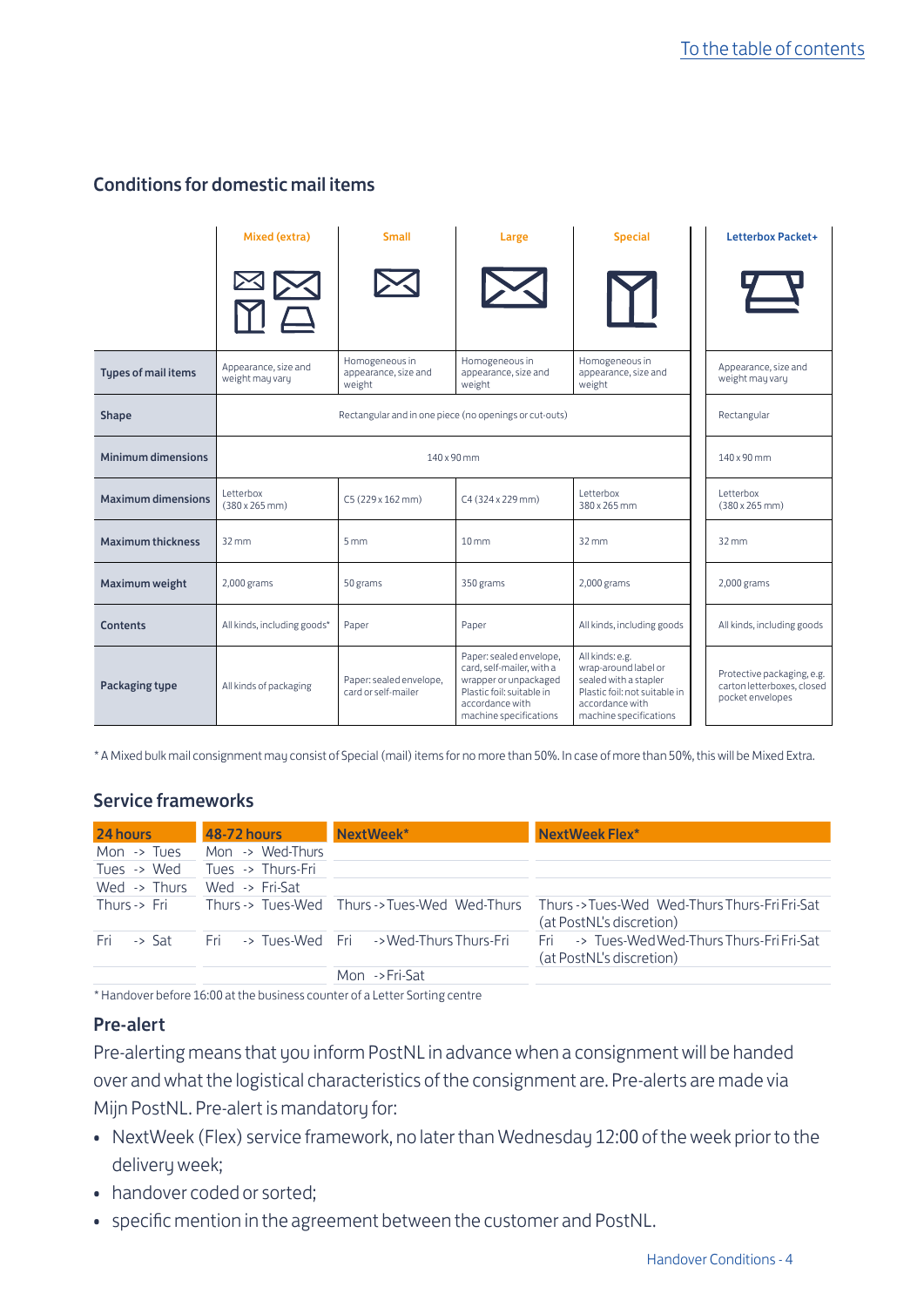In order to send your bulk mail consignments via PostNL, you must go through the process below. You will hand over each consignment separately, while taking the steps below for each consignment.

#### Design and produce your mail items

Based on the desired type of mail and size, you start by designing your mail items in accordance with the [Conditions for Designing Mail Items.](http://www.postnl.nl/vormgeven) The next step is preparing your mail items for shipment.

#### Select the correct consignment type

Before you tender your bulk mail consignment to us, you choose the consignment type based on size, delivery speed and the corresponding rate according to the [Rates brochure](http://www.postnl.nl/tarieven).

#### Hand over your consignment

You prepare your consignment for handover to PostNL in accordance with the terms and conditions specified in this brochure.





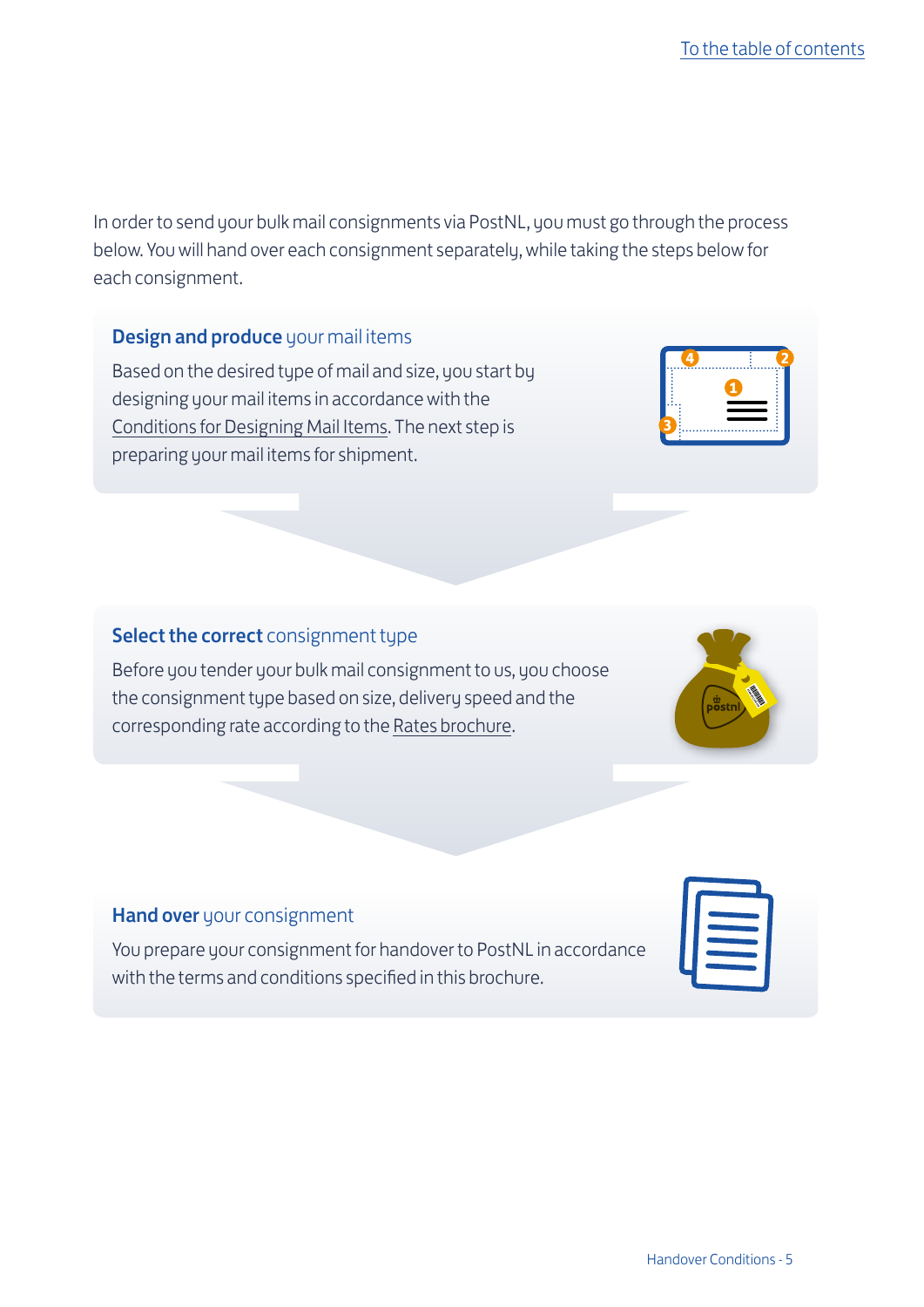Do you have different types of bulk mail consignments? In that case, you hand over these consignments separately. You follow the steps below and the instructions from the relevant chapter of this brochure for each consignment.

#### Bulk mail handover in four steps

- 1. Preparing your mail
- 2. Pre-alert your order via Mijn PostNL







4. Handover



Bulk mail handed over at the business counter of a sorting centre must be in the hands of PostNL by no later than 19:30, which means that before that time:

- the Consignment has been fully unloaded;
- the order form is in the hands of PostNL; and
- the Consignment is ready for further processing by PostNL.

Bulk mail handed over at a handover location other than the business counter can be handed over no later than in accordance with the collection and closing times stated on [postnl.nl/locatiewijzer](http://postnl.nl/locatiewijzer).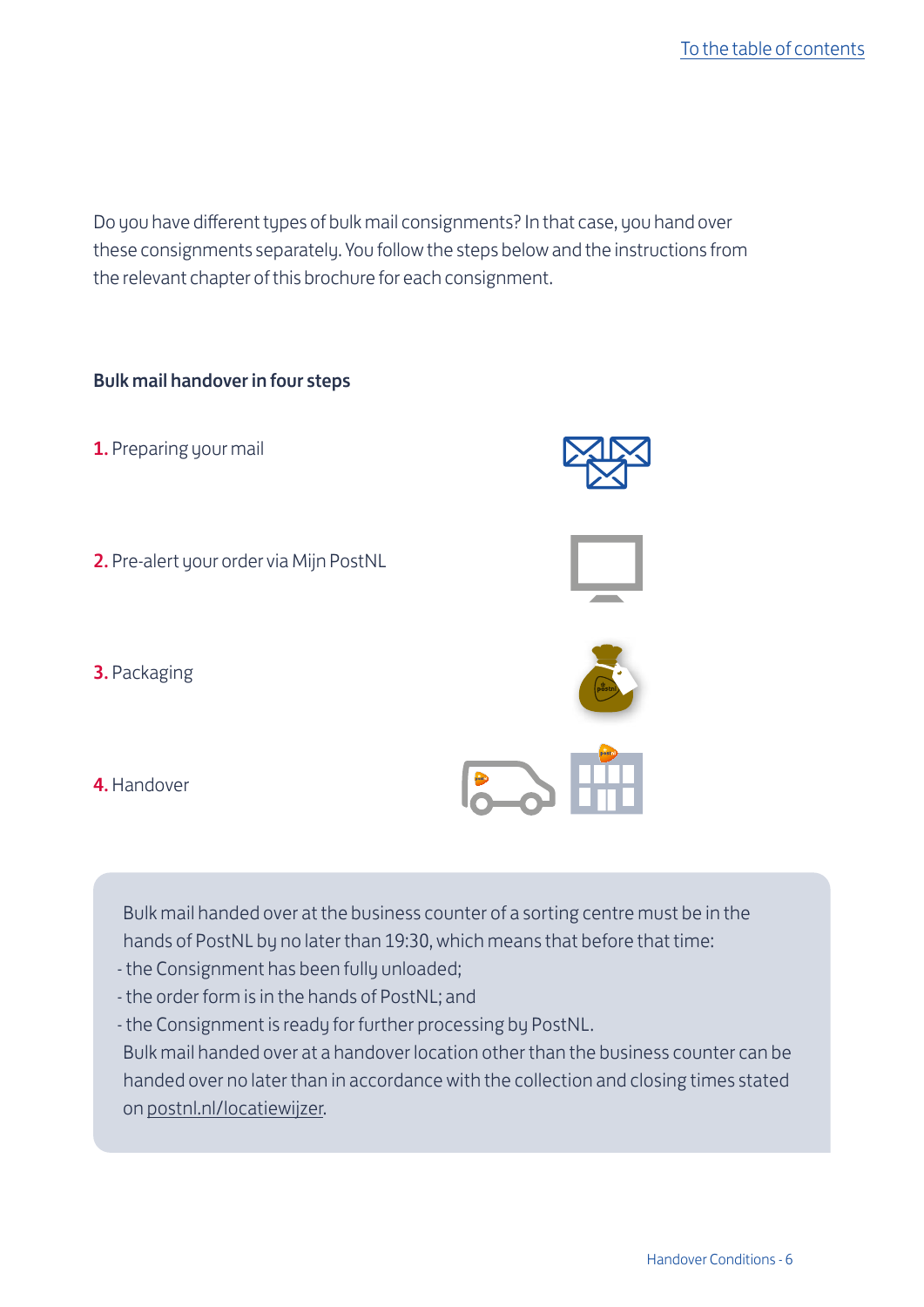### <span id="page-6-0"></span>1. Small, Large of Special Bulk Mail

### 5 mailbags maximum

#### Receptacles

- Yellow seal bag
- Mailbag with yellow tie wrap

#### 1. Preparing your mail

• Provide the mail items with an address, a [PostNL Port Betaald \(Postage Paid\) franking](https://www.postnl.nl/klantenservice/bestellen-en-downloaden/documentatie-downloaden/port-betaald-aanduiding/?searchResult=position2)  [mark](https://www.postnl.nl/klantenservice/bestellen-en-downloaden/documentatie-downloaden/port-betaald-aanduiding/?searchResult=position2) and, if necessary, a shipping packaging (e.g. an envelope or plastic foil).

I

- Then determine the product and the delivery speed with which you wish to send the consignment.
- Hand over each consignment separately, always while following all the steps.

#### 2. Entering your order

- Log in to Mijn PostNL and select Pre-alert new consignment in the Bulk Mail module.
- If necessary, select your customer number and provide a description of the consignment.
- Enter the consignment's data (product based on the size, tupe, weight, number of items and desired delivery speed) and save the consignment entered.
- At Tender Consignment, under Packaging, select Bulk Mail Yellow Seal bag or Bulk Mail Mailbag with yellow tie wrap.
- Then fill in the digits of the barcode on the yellow seal bag or yellow tie wrap. The first part of the barcode has already been completed.  $(x)$

#### Please note:

Offer one consignment in no more than one seal bag. In other words, do not distribute the mail over several seal

bags, but use a mailbag with yellow tie wrap in that case. However, one consignment may be offered in multiple mailbags. Each mailbag is then closed with its own yellow tie wrap with unique barcode. You enter each barcode in Mijn PostNL.

I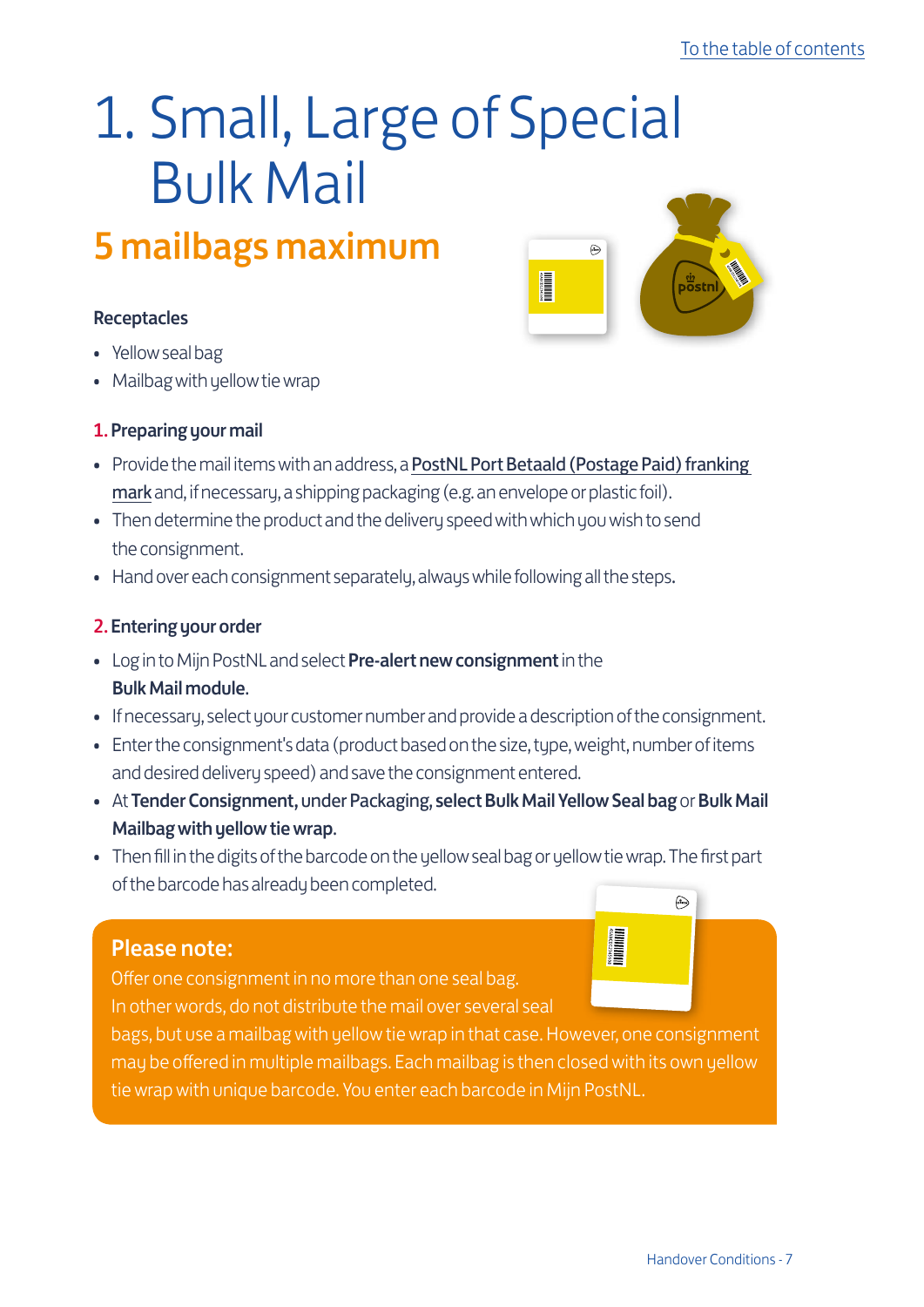#### 3. Packaging

- Bundle the consignment:
	- Use handy bundles: up to 10 cm thick and not heavier than 3 kg.
	- Bundle in fixed quantities (countable quantities), e.g. 25, 50 or 100 items.
	- Make sure that all bundles have the address on the same side and in the same direction.
	- Bind the bundles both in length and width with strapex, rope or elastic band.
- Put the bundles into the seal bag or mailbag. Close the seal bag with the adhesive strip or the mailbag with a yellow tie wrap with barcode, so that the mail cannot fall out of the mailbag during transport. The maximum weight per mailbag is 20 kg.

#### 4. Handover\*

• You can hand over the consignment at a PostNL location in the Netherlands or have it collected by the [Collection service](http://www.postnl.nl/haalservice).

### Please note:

Thanks to the barcode on the yellow seal bag and tie wrap that you register in Mijn PostNL, you will no longer need an order form (P1700). Do you want to hand over your consignment with an order form all the same? Then check page 9.

Do you want to send separate mail items marked Postage Paid in addition to your bulk mail? You can hand them over together with your bulk mail:

- 24-hour arrival period: add the individual mail items in the same seal bag or mailbag and state the barcode of your consignment in Mijn PostNL at Packaging.
- Other arrival period: pack the individual mail items in a separate seal bag and state the barcode of your seal bag in Mijn PostNL at Packaging.

\* Bulk mail with a Nextweek (Flex) service framework must be handed over at the business counter of a Letter Sorting Centre.

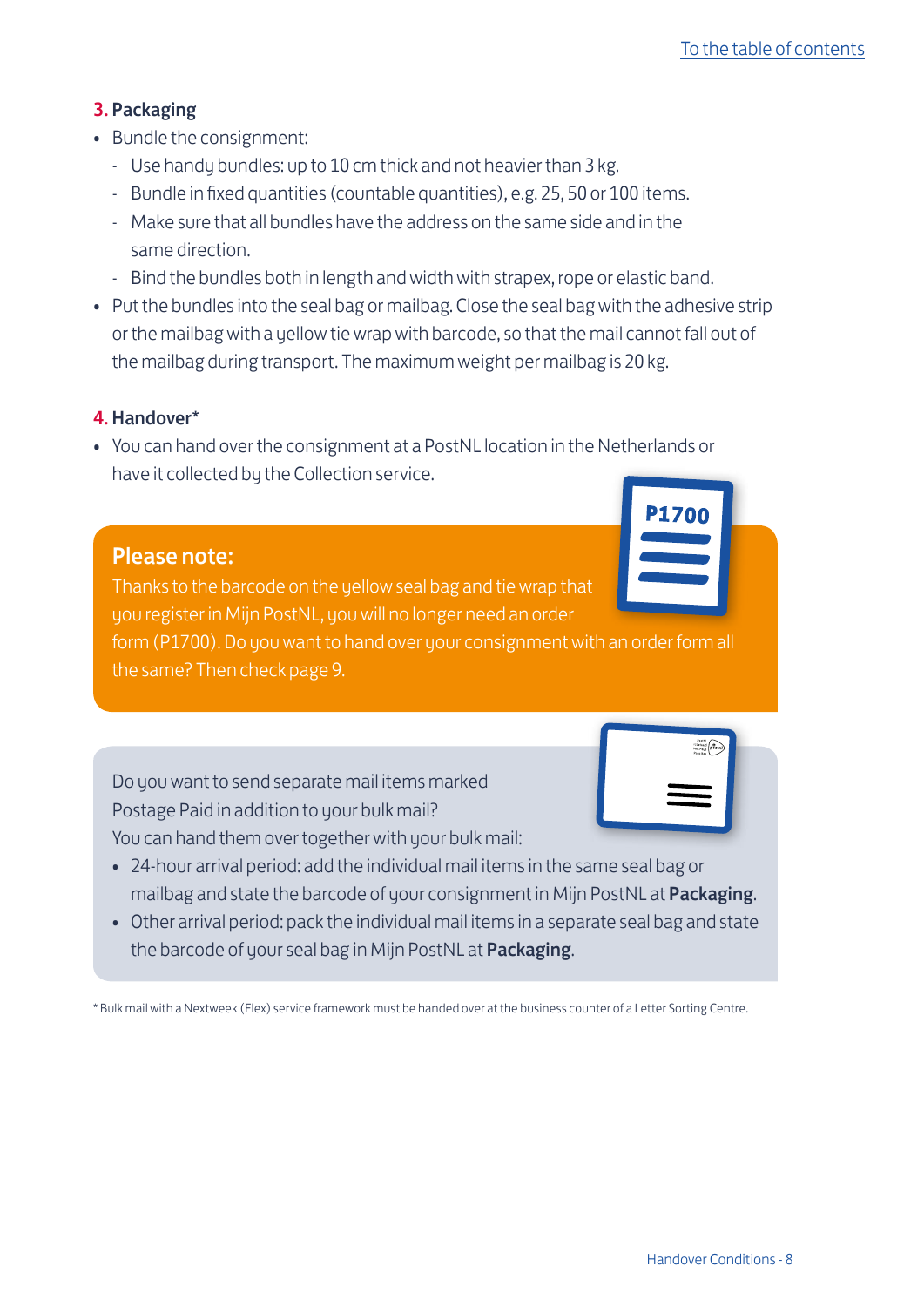## <span id="page-8-0"></span>2. Small, Large of Special Bulk Mail with order form

### From 5 mailbags

#### Receptacles

- Order form
- Mailbag with bag labels or Bins
- 
- Bag labels Bin cart with card
	- Roll container with card

#### 1.Preparing your mail

- Provide the mail items with an address, a [PostNL Port Betaald \(Postage Paid\) franking](https://www.postnl.nl/klantenservice/bestellen-en-downloaden/documentatie-downloaden/port-betaald-aanduiding/?searchResult=position2)  [mark,](https://www.postnl.nl/klantenservice/bestellen-en-downloaden/documentatie-downloaden/port-betaald-aanduiding/?searchResult=position2) and, if necessary, a shipping packaging (e.g. an envelope or plastic foil).
- If you are tendering more than 3 roll containers or bin carts with bulk mail, please let us know at least 2 working days in advance what you are going to hand over to enable us to offer the desired quality. Do this via Mijn PostNL.
- Then determine the product and the delivery speed with which you wish to send the consignment.
- Hand over each consignment separately, always while following all the steps.

#### 2. Completing the order form

- Log in to Mijn PostNL and select Pre-alert new consignment in the Bulk Mail module.
- If necessary, select your customer number and provide a description of the consignment.
- Enter the consignment's data (product based on the size, type, weight, number of items and desired delivery speed) and save the consignment entered.
- Hand over your consignment with an order form (P1700), this form will be printed automatically in Mijn PostNL. If no printed order form is found at the consignment or you use a handwritten order form, administration costs will be charged.

#### Please note:

The option of handover with an order form is determined on the basis of the features of the consignment. You can automatically see this at Tender Consignment.

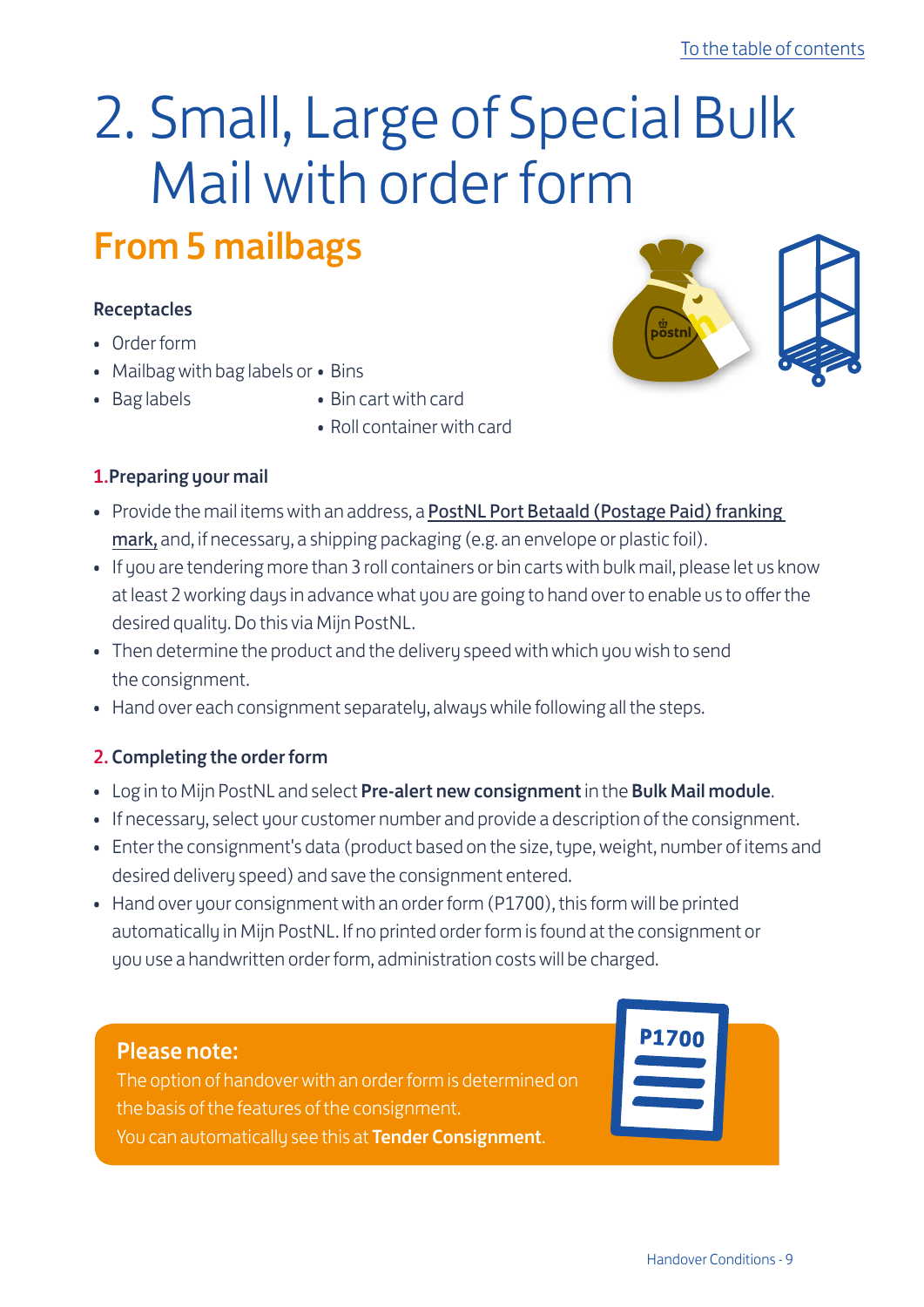#### 3. Packaging

- Bundle the consignment:
	- Use handy bundles: up to 10 cm thick and not heavier than 3 kg.
	- Bundle in fixed quantities (countable quantities), e.g. 25, 50 or 100 items.
	- Make sure that all bundles have the address on the same side and in the same direction.
	- Bind the bundles both in length and width with strapex, rope or elastic band.

#### You can hand over your consignment in three ways:

- On a roll container
- In bins on a bin cart\*
- In mailbags

#### Roll containers:

- Place the bundles or mailbags on the roll container.
- Provide the roll container with the correct roller container card:



Note: Postal operators use specific roll container cards.



Roll container card Collection service

P4798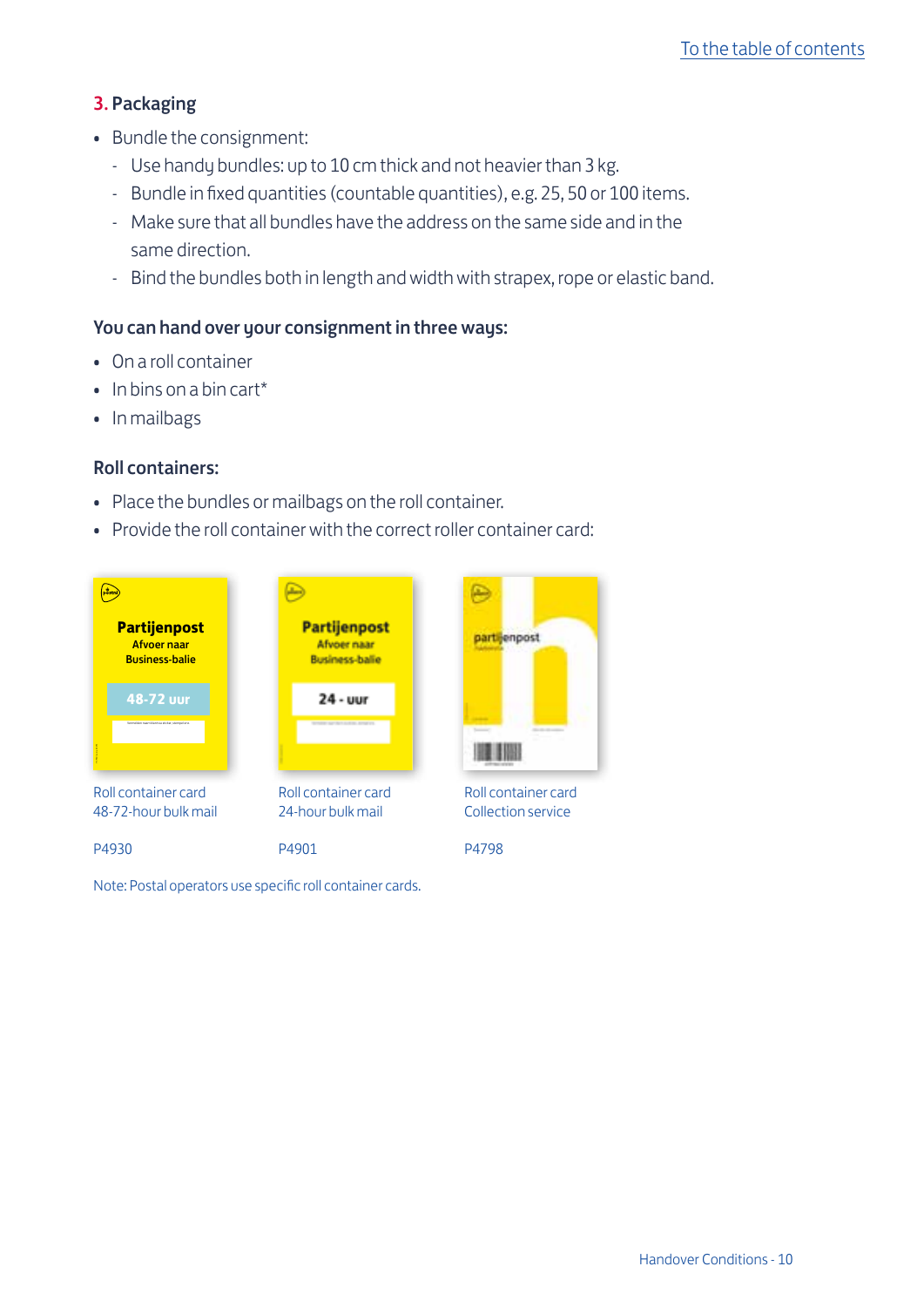#### Bins:

- Fill each bin with the same number of mail items. In this way, a bin becomes a countable quantity.
- There are two types of bins:
	- Red bin for Small mail items: Place the mail upside down with the address upside down in the direction of the label holder and round opening.
	- Blue bin for Large and Special mail items: Place the mail with the address side upwards and with the long side parallel to the long side of the bin.

Place the mail items with the franking mark in the direction of the label holder.



Note: Postal operators use specific bin cart cards.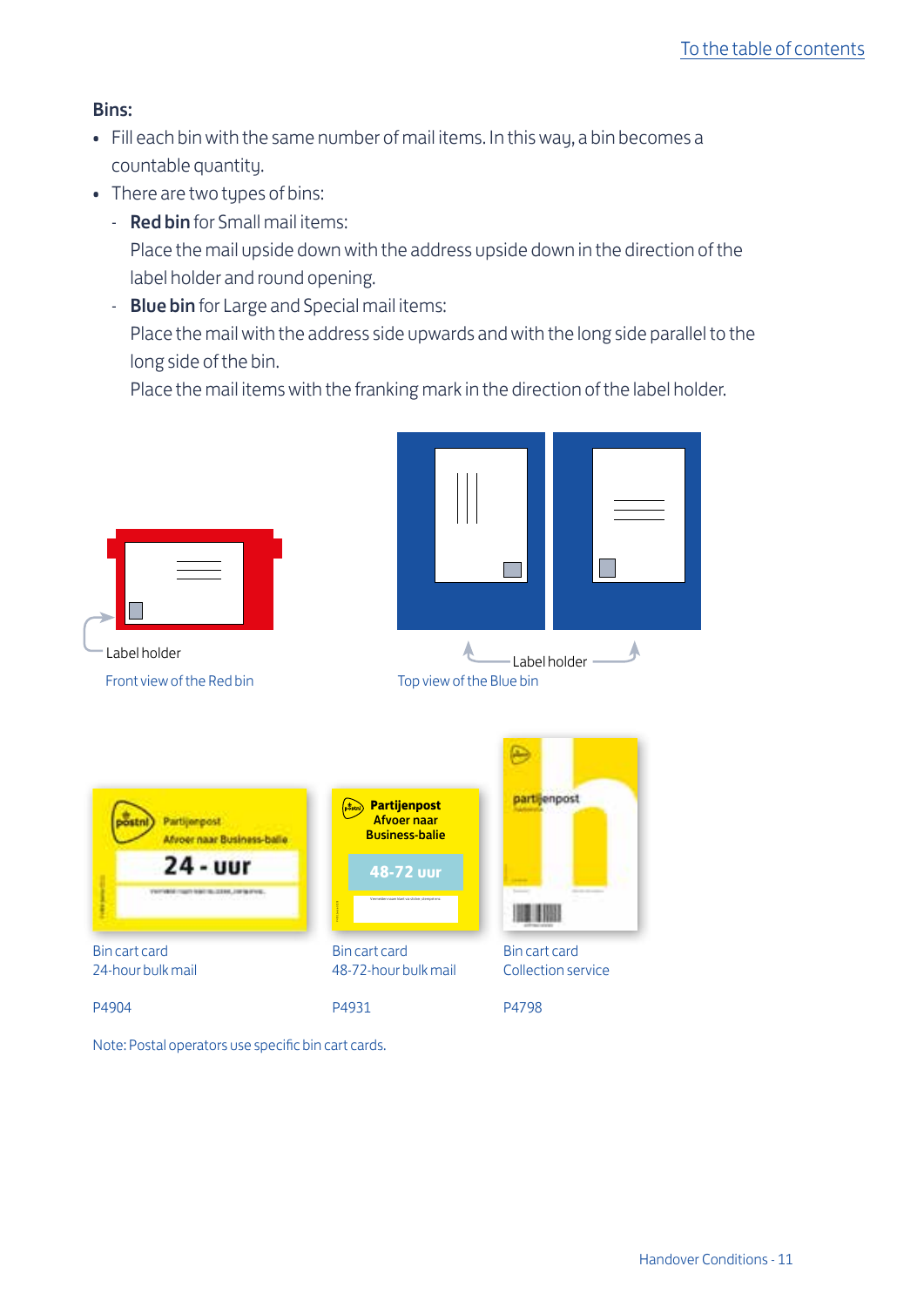#### Optional:

- Fill in the bin labels and state the number of bins that make up the consignment and the bin number at 'bak\_van\_' (e.g. 'bin 1 of 4').
- Place the bins on a bin cart. Are you handing over multiple consignments on a single bin cart? Then clearly indicate which bin belongs to which consignment with the help of the bin labels. You can download these labels via [postnl.nl/hulpmiddelen-downloaden](https://shop.postnl.nl/webshop/zakelijke-hulpmiddelen/logistieke-hulpmiddelen/bakkenkar-met-20-blauwe-bakken).

| (postni) | Partijenpost                                           | $\frac{1}{10}$ | Partijenpost<br>24 uur                  |
|----------|--------------------------------------------------------|----------------|-----------------------------------------|
|          | Bezorguneheid<br><b>C</b> Basic<br>$-34 \text{ m}$     |                | Inhoust<br>Gemengdishn 100 gram         |
|          | Formact<br>$\square$ Kisin<br>$\Box$ drast<br>□ Overig |                | Gemengdmeer dan 100 gram<br>Anders, nl. |
|          | Parti (aanbieder):                                     |                | Parts (aartweder):                      |
|          | Buk<br><b>VOID</b>                                     |                | Rak                                     |

[instruction 7](https://www.postnl.nl/Images/Baklabels-Partijenpost-PostNL_tcm10-10866.pdf)

[instruction 8](https://www.postnl.nl/Images/Baklabels-Partijenpost-gemengd-24uur-PostNL_tcm10-10750.pdf)

Note: Postal operators use specific bin labels.

#### You can also hand over the consignment in mailbags:

- Put the bundles into a domestic mailbag and close it properly with a cord, so that the mail cannot fall out of the mailbag during transport.
- Affix the correct bag label to the mailbag for the Collection service.
- The maximum weight per mailbag is 20 kg.

| <b>Thomas</b> |        |
|---------------|--------|
|               | $\sim$ |
|               |        |

#### Collection service bag label

P4794

Note: Postal operators use specific bag labels.

- Are you handing over multiple consignments? Then fill in the consignment reference on the label (never put multiple consignments into one mailbag).
- State the number of bags that make up the consignment and the bag number at 'zak \_ van \_' (e.g. 'bag 1 of 4').
- Put a company stamp or company name on the back of the bag label.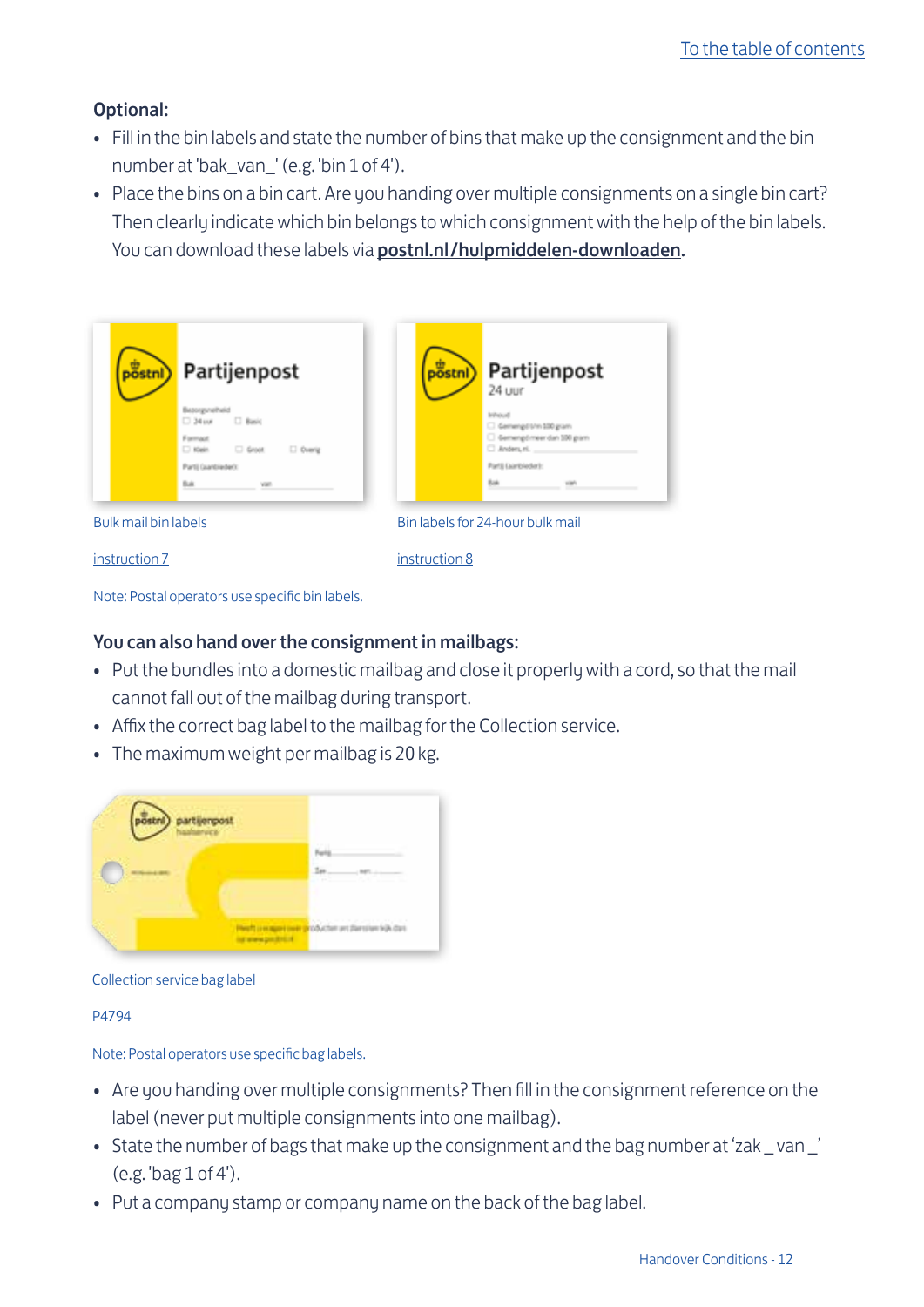#### 4. Handover\*

- Add the (printed) order form to the consignment. Make sure that it is visible and clear for each order form to which consignment it belongs, by clamping it upright in the top bin between the mail, visibly between one of the top bundles on the roll container, or by mentioning this on the bag label in question.
- You can hand over the consignment at a PostNL handover location or have it collected by the [Collection service](http://www.postnl.nl/haalservice). Via the location finder on postnl.nl you can see where you can hand over roll containers (or bin carts).

#### Separate Postage Paid mail items



You can hand them over together with your bulk mail:

- 24-hour arrival period: add the individual mail items on the order form (this will be done automatically via Mijn PostNL) and hand them over together, but separately identified.
- Other arrival period: hand over the individual mail items separately and state them on a separate order form (this will be done automatically via Mijn PostNL).

\* Bulk mail with a Nextweek (Flex) service framework must be handed over at the business counter of a Letter Sorting Centre.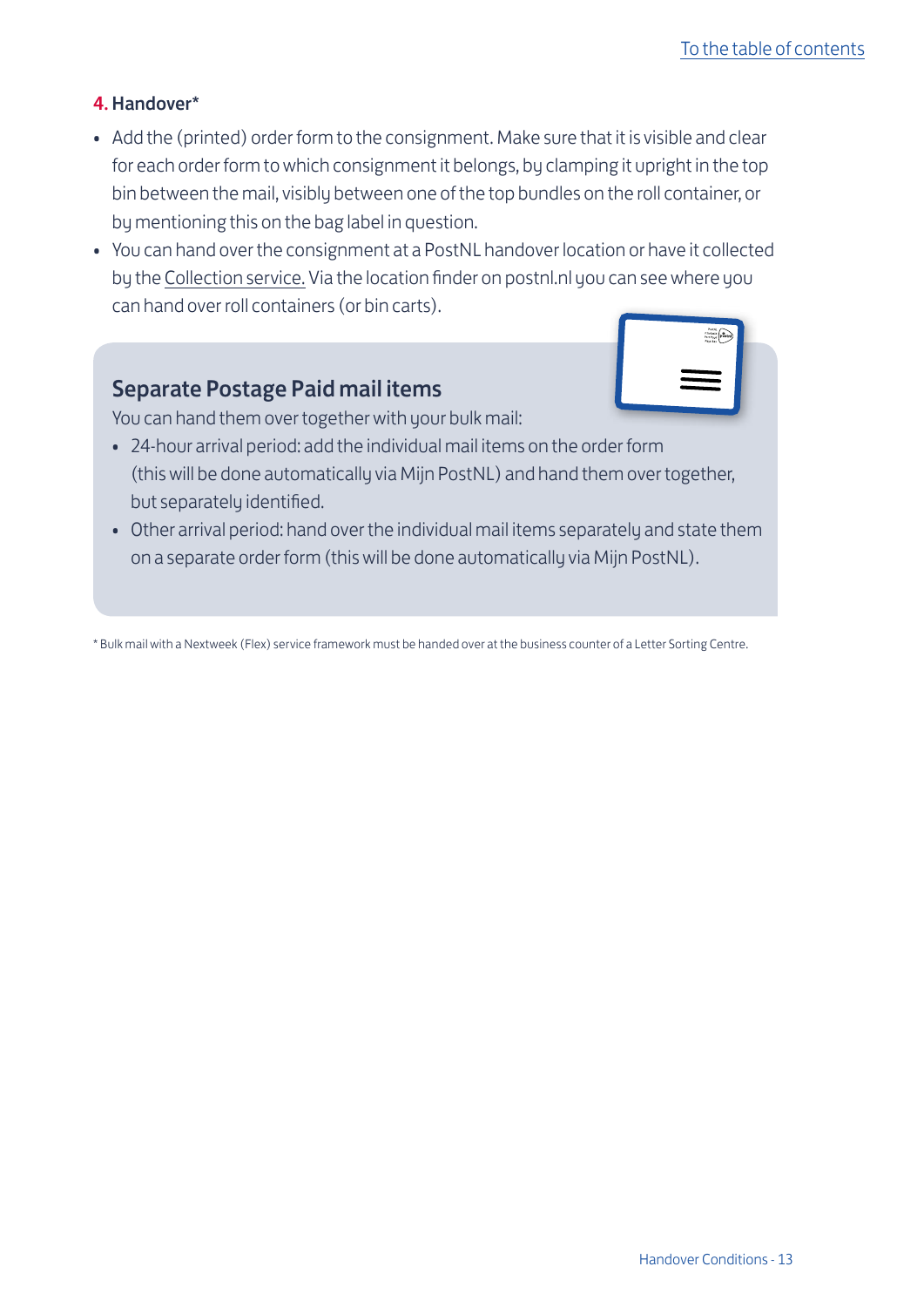# 3. Mixed (Extra) Bulk Mail

### 5 mailbags maximum

#### Receptacles

- Yellow seal bag
- Mailbag with yellow tie wrap

#### 1. Preparing



- Provide the mail items with an address, a [PostNL Port Betaald \(Postage Paid\) franking mark,](https://www.postnl.nl/klantenservice/bestellen-en-downloaden/documentatie-downloaden/port-betaald-aanduiding/?searchResult=position2) and, if necessary, a shipping packaging (e.g. an envelope or plastic film).
- Then determine the product and the delivery speed with which you wish to send the consignment.
- Hand over each consignment separately, always while following all the steps.

#### 2. Entering your order

- Log in to Mijn PostNL and select Pre-alert new consignment in the Bulk Mail module.
- If necessary, select your customer number and provide a description of the consignment.
- Enter the consignment's data (Mixed product based on the size, type, weight, number of items and desired delivery speed) and save the consignment entered. If more than 50% of the consignment consists of Special (mail) items, you select Mixed Extra.
- At Tender Consignment, under Packaging, select Bulk Mail Yellow Seal bag or Bulk Mail Mailbag with yellow tie wrap.
- Then fill in the digits of the barcode on the yellow seal bag or yellow tie wrap. The first part of the barcode has already been completed.

#### Please note:

Offer one consignment in no more than one seal bag. In other words, do not distribute the mail over several seal bags, but use a mailbag with yellow tie wrap in that case. However, one consignment may be offered in multiple mailbags. Each mailbag is then closed with its own yellow tie wrap with unique barcode. You enter each barcode in Mijn PostNL.

#### 3.Packaging

- Bundle the consignment:
	- Use handy bundles: up to 10 cm thick and not heavier than 3 kg.
	- Bundle in fixed quantities (countable quantities), e.g. 25, 50 or 100 items.
	- Make sure that all bundles have the address on the same side and in the same direction.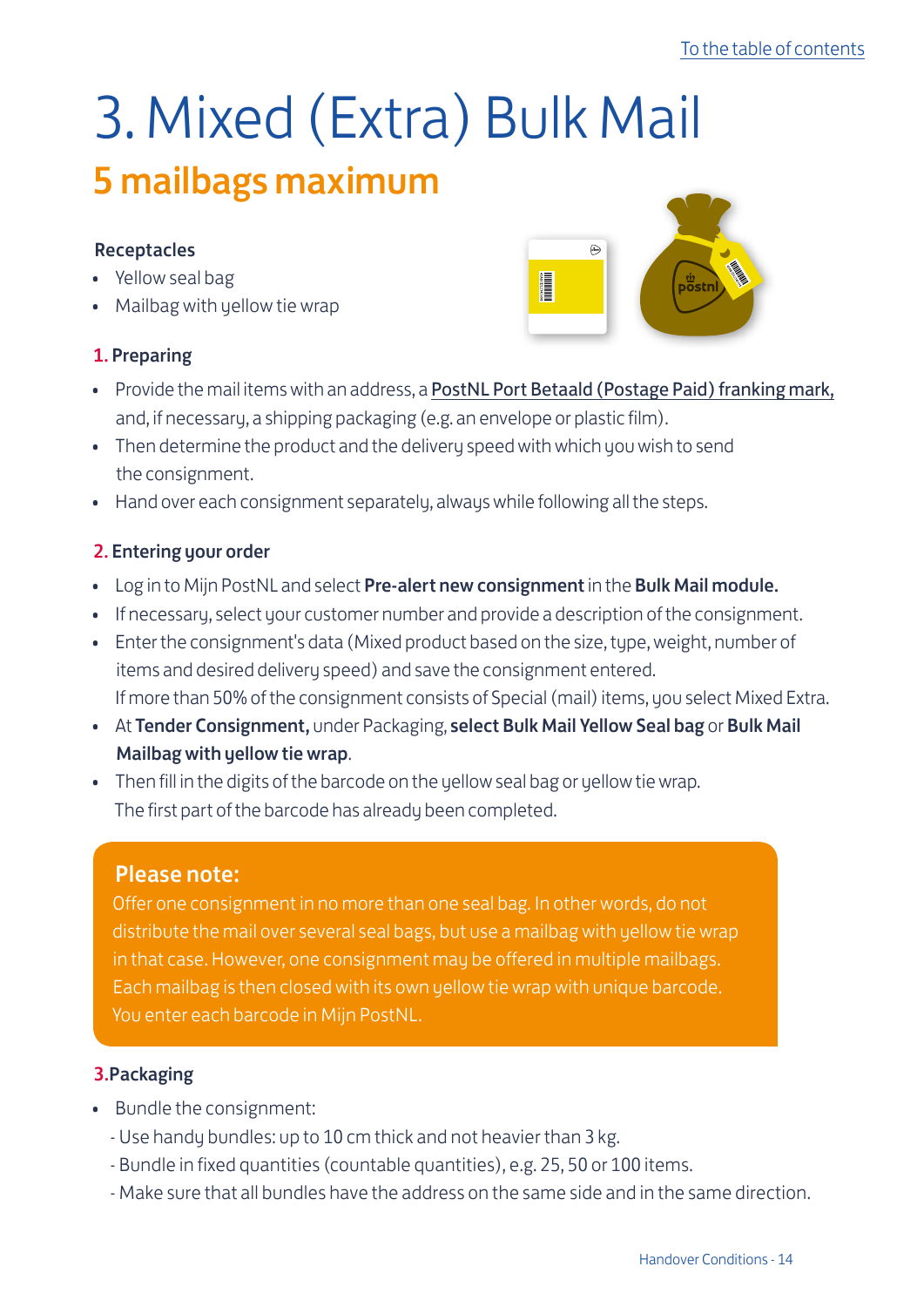- Bind the bundles both in length and width with strapex, rope or elastic band.
- Put the bundles into the seal bag or mailbag. Close the seal bag with the adhesive strip or the mailbag with a yellow tie wrap with barcode, so that the mail cannot fall out of the mailbag during transport. The maximum weight per mailbag is 20 kg.
- Ensure that the mail items have been provided with the required [identification](http://www.postnl.nl/vormgeven) (e.g. Sender address and franking mark).

#### 4. Handover

• You can hand over the consignment at a PostNL location or have it collected by the Collection service.

Make sure that all mail items in the consignment meet the size and weight requirements. Mail items that do not meet these requirements or that are processed using a specific process cannot be sent as Mixed (Extra) Bulk Mail. This applies to parcels, Letterbox Packet+, international and registered shipments, and also for mail items that have already been franked.

The mail items may be delayed, not given the track & trace functionality, not be processed via a secure mail process, and lack any legal values.

Special processes have also been set up for medical mail and funeral letters (based on the urgent nature of these mail items). If these mail items are handed over in the mailbag or seal bag, they will be processed as Mixed Bulk Mail. Hand over these mail items separated from bulk mail.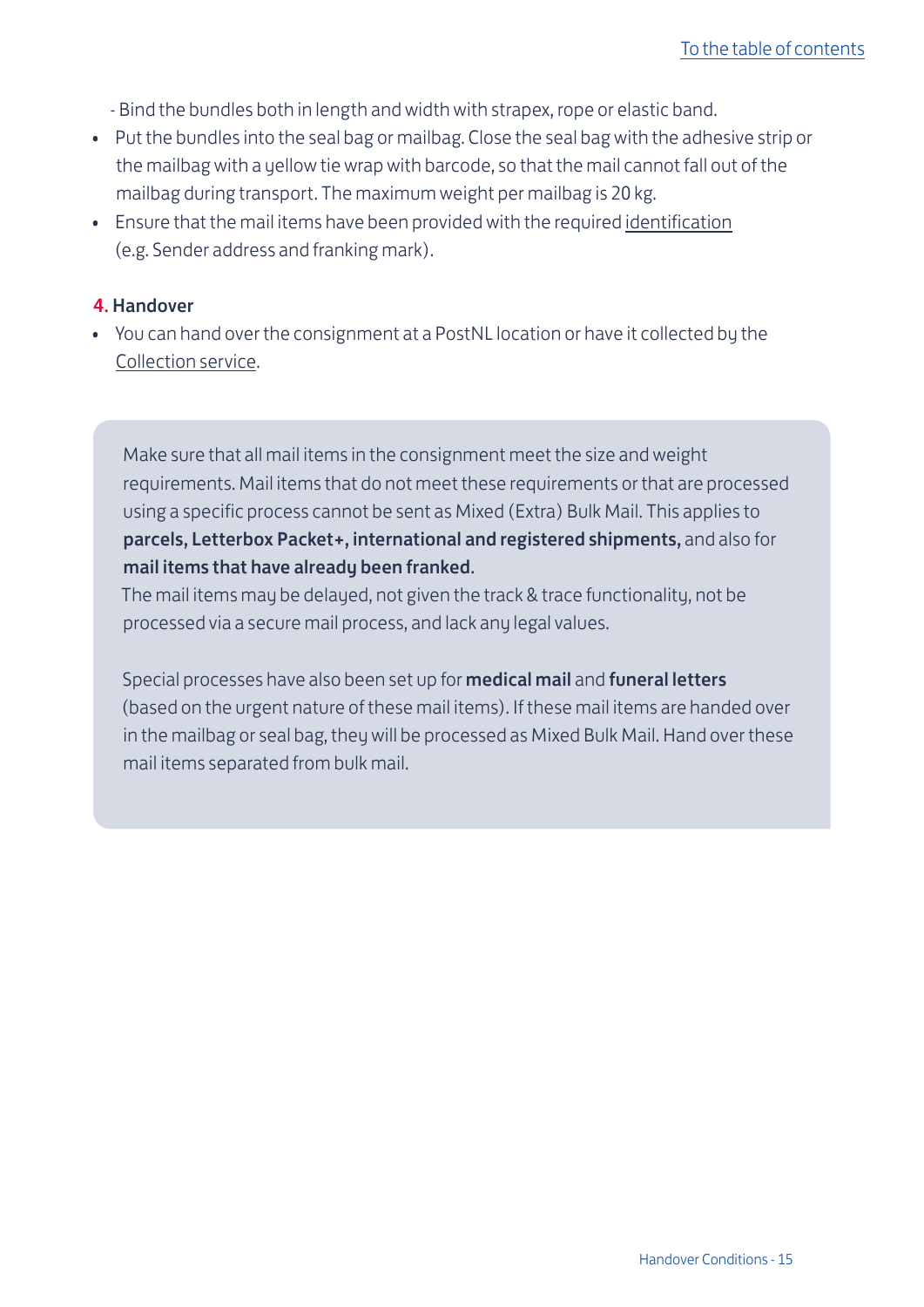### <span id="page-15-0"></span>4. Mixed (Extra) Bulk Mail with order form From 5 mailbags

#### Receptacles

- Order form
- Mailbag with bag labels
- Bins, bin cart with card
- Roll container with card

#### 1. Preparing

- Provide the mail items with an address, a [PostNL Port Betaald \(Postage Paid\) franking](https://www.postnl.nl/klantenservice/bestellen-en-downloaden/documentatie-downloaden/port-betaald-aanduiding/?searchResult=position2)  [mark,](https://www.postnl.nl/klantenservice/bestellen-en-downloaden/documentatie-downloaden/port-betaald-aanduiding/?searchResult=position2) and, if necessary, a shipping packaging (e.g. an envelope or plastic foil).
- If you are tendering larger consignments, please let us know in advance what you are going to hand over to enable us to offer the desired quality. Do this via Mijn PostNL.
- Then determine the product and the delivery speed with which you wish to send the consignment.
- Hand over each consignment separately, always while following all the steps.

#### 2. Entering your order

- Log in to Mijn PostNL and select Pre-alert new consignment in the Bulk Mail module.
- If necessary, select your customer number and provide a description of the consignment.
- Enter the consignment's data (Mixed product based on the size, type, weight, number of items and desired delivery speed) and save the consignment entered. If more than 50% of the consignment consists of Special (mail) items, you select Mixed Extra.
- Hand over your consignment with an order form (P1700), this form will be printed automatically in Mijn PostNL. If no printed order form is found at the consignment or you use a handwritten order form, administration costs will be charged.

#### Please note:

The option of handover with an order form is determined on the basis of the features of the consignment. You can automatically see this at Tender Consignment.

#### 3. Packaging

• Bundle the consignment:

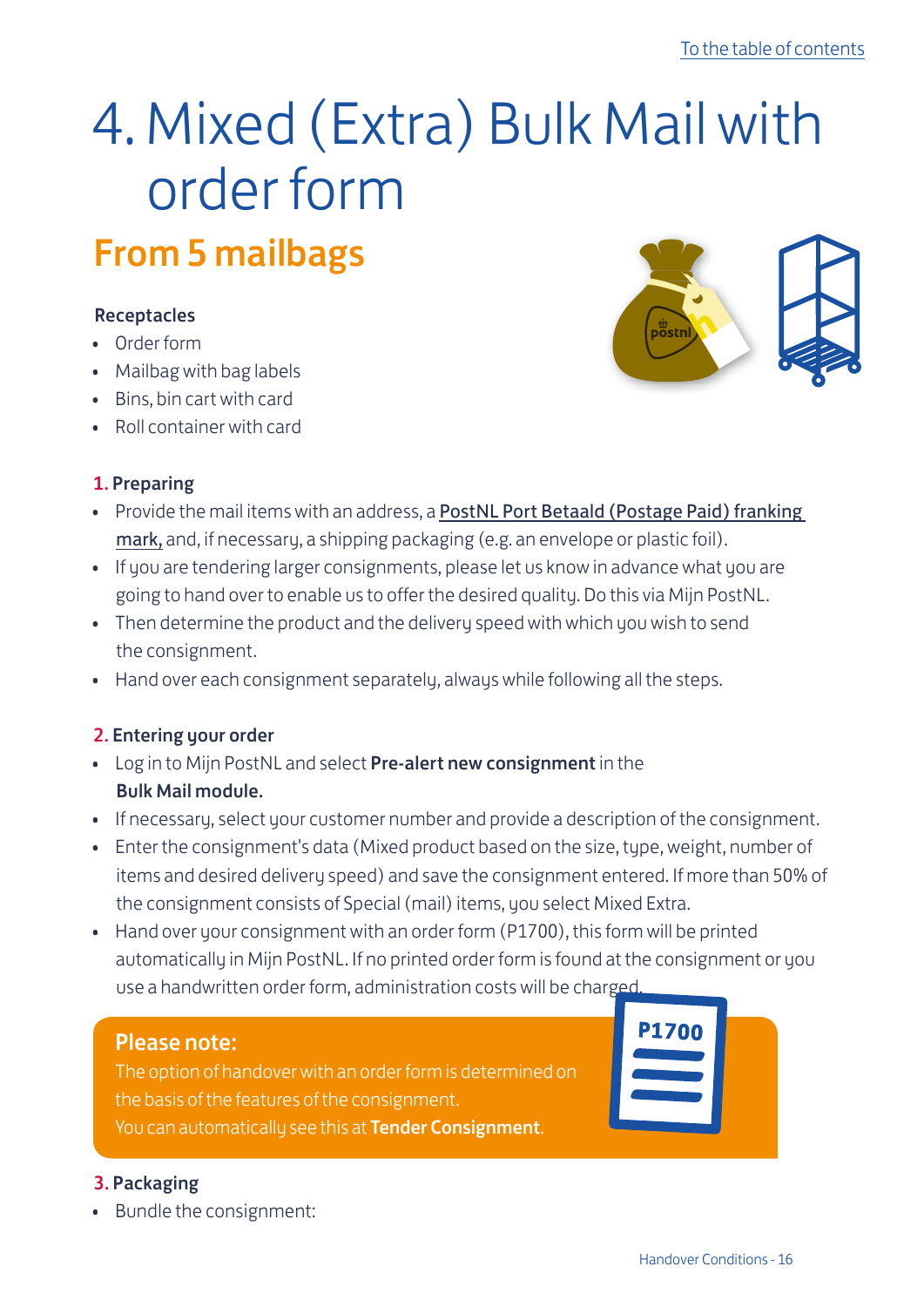- Use handy bundles: up to 10 cm thick and not heavier than 3 kg.
- Bundle in fixed quantities (countable quantities), e.g. 25, 50 or 100 items.
- Make sure that all bundles have the address on the same side and in the same direction.
- Bind the bundles both in length and width with strapex, rope or elastic band.
- Ensure that the mail items have been provided with the required [identification](http://www.postnl.nl/vormgeven) (e.g. Sender address and franking mark).

#### You can hand over your consignment in three ways:

- On a roll container
- In bins on a bin cart (bundling not necessary)
- In mailbags

#### Roll containers:

- Place the bundles or mailbags on the roll container.
- Provide the roll container with the correct roll container card:



Note: Postal operators use specific roll container cards.

#### Bins:

- Fill each bin with the same number of mail items. In this wau, a bin becomes a countable quantity.
- There are two types of bins:
	- Red bin for Small mail items:

Place the mail upside down with the address upside down in the direction of the label holder and round opening.

- **Blue bin** for Large and Special mail items:

place the mail with the address side up and with the long side parallel to the long side of the container.

Place the mail items with the franking mark in the direction of the label holder.

\* Bundling not necessary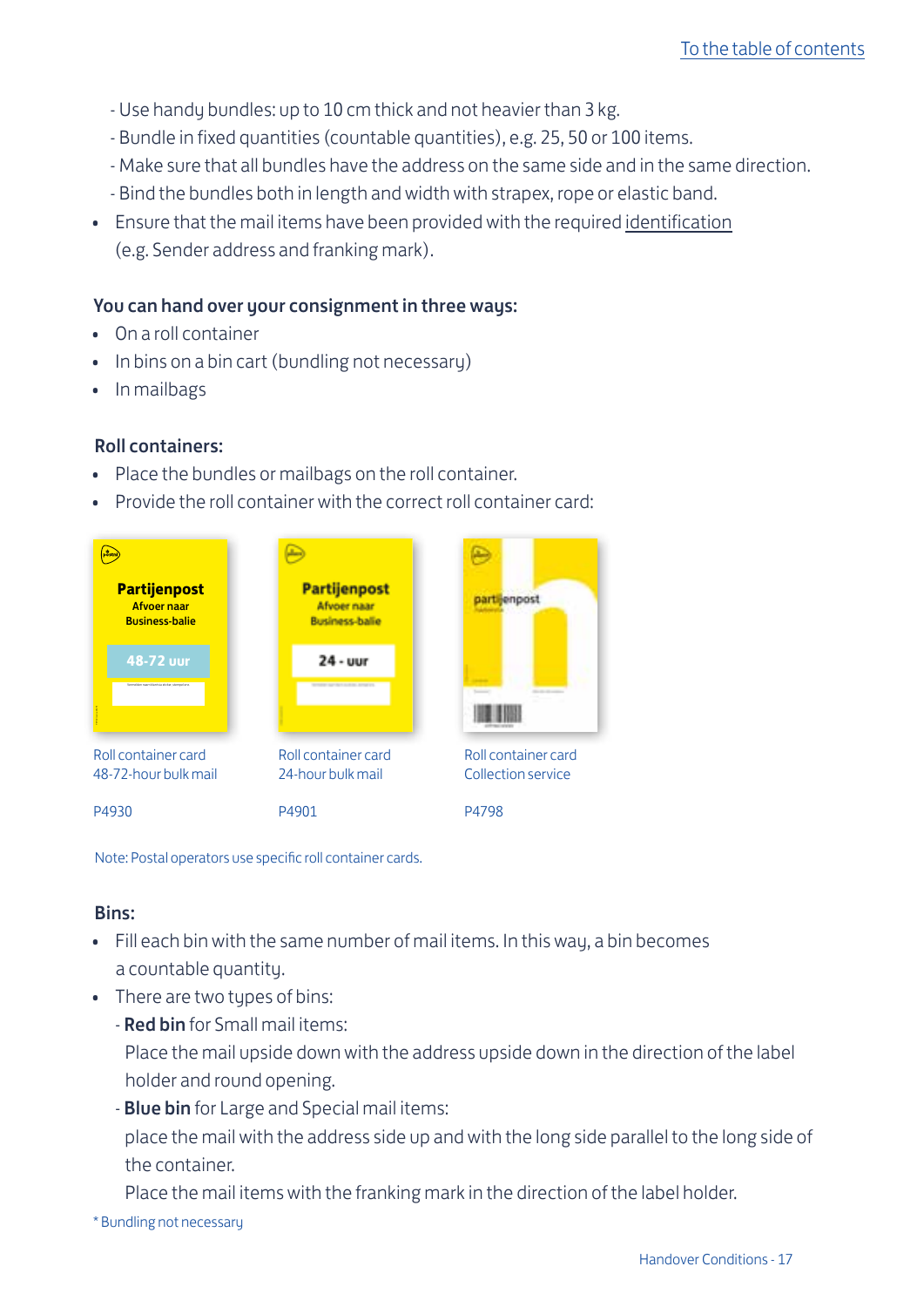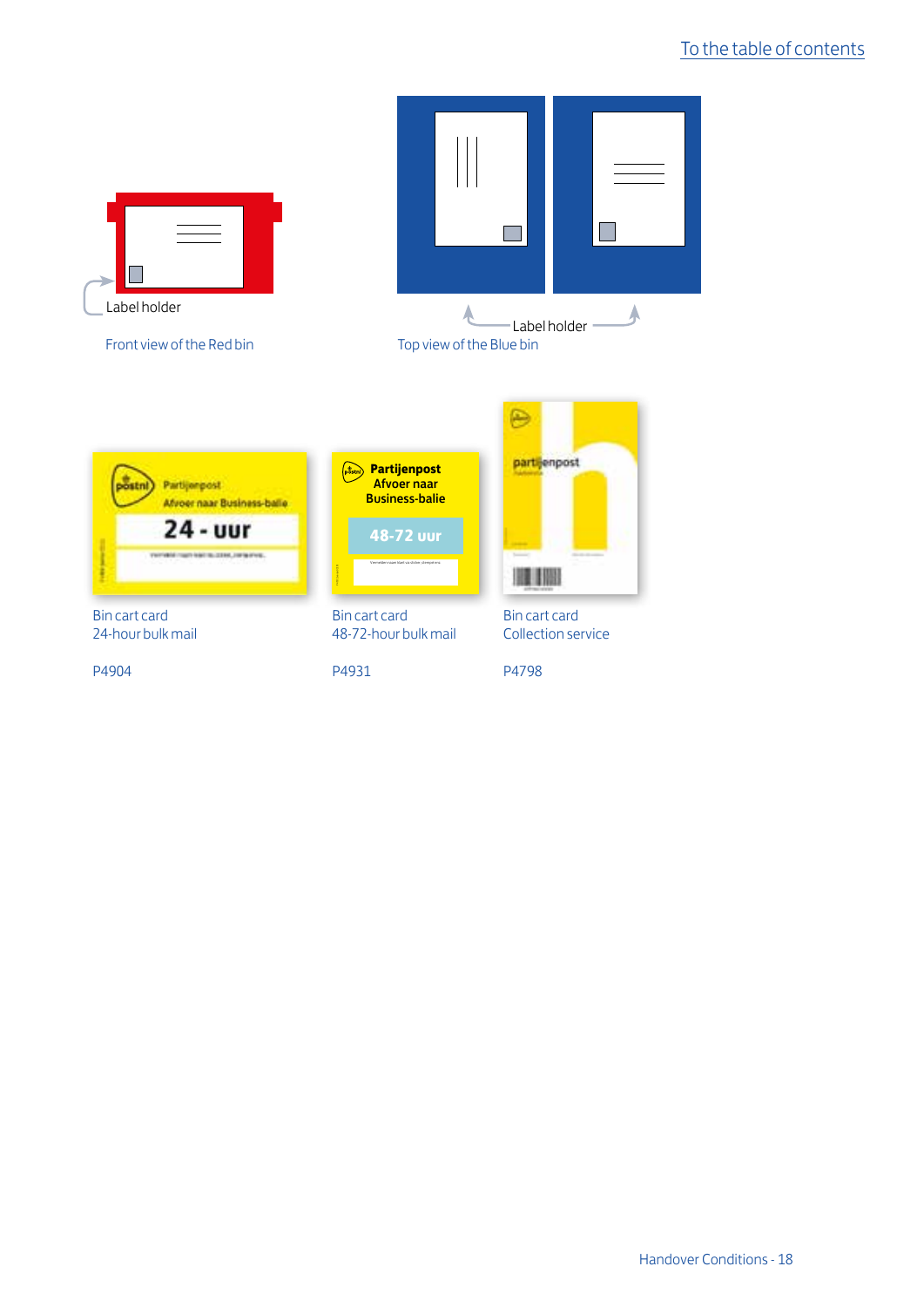Note: Postal operators use specific bin cart cards.

#### Optional:

- Fill in the bin labels and state the number of bins that make up the consignment and the bin number at 'bak\_van ' (e.g. 'bin 1 of 4').
- Place the bins on a bin cart. Are you handing over multiple consignments on a single bin cart? Then clearly indicate which bin belongs to which consignment with the help of the bin labels. You can download these labels via [postnl.nl/hulpmiddelen-downloaden](https://shop.postnl.nl/webshop/zakelijke-hulpmiddelen/logistieke-hulpmiddelen/bakkenkar-met-20-blauwe-bakken).

Note: Postal operators use specific bin labels.



Make sure that all mail items in the consignment meet the size and weight requirements. Mail items that do not meet these requirements or that are processed using a specific process cannot be sent as Mixed (Extra) Bulk Mail. This applies to parcels, Letterbox Packet+, international and registered shipments, and also for mail items that have already been franked. The mail items may be delayed, not given the track & trace functionality, not be processed via a secure mail process, and lack any legal values.

Special processes have also been set up for medical mail and mourning mail (based on the urgent nature of these mail items). If these mail items are handed over in the mailbag or seal bag, they will be processed as Mixed Bulk Mail. Hand over these mail items separated from bulk mail.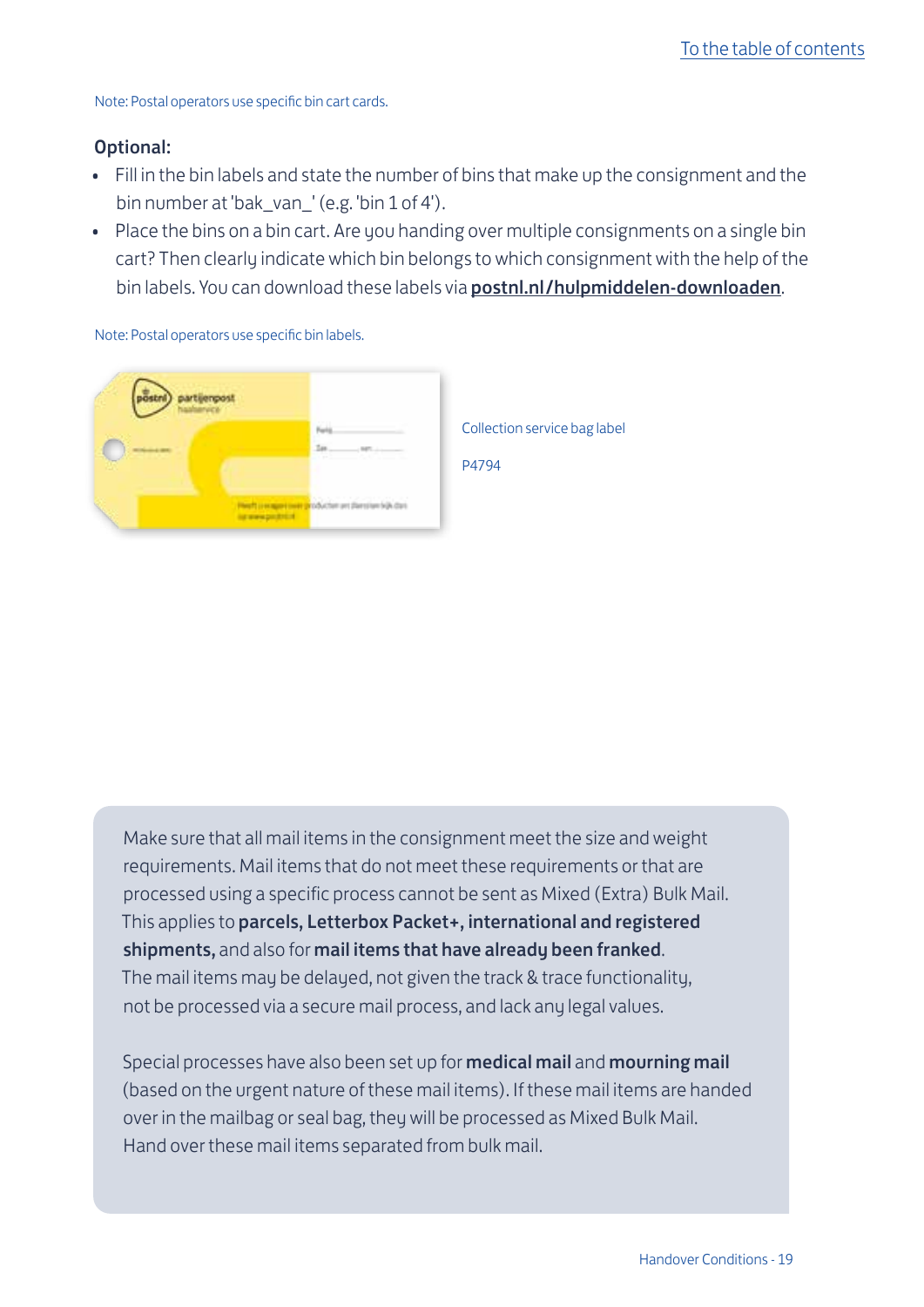## <span id="page-19-0"></span>5. Sorted Bulk Mail

In case of a number of bulk mail types, you will be eligible for a lower rate if you offer the consignment sorted. This applies, inter alia, to Large or Special bulk mail or Periodicals (Special), always from 5,000 items. They can very easily be sorted in Mijn PostNL. When consignments are sorted in Mijn PostNL, a packaging proposal will follow at the end\*. In accordance with this proposal, you will make your consignment ready for shipment and hand over the mail at a business counter of a PostNL location or have the mail collected by the [Collection service](http://www.postnl.nl/haalservice).

#### Sorting in Mijn PostNL

To hand over your consignment, follow these steps in Mijn PostNL:

- **1.** Check verification and sorting settings to ensure proper sorting. Click [here](http://postnl.nl/zakelijke-oplossingen/post-versturen/veel-post-versturen/sorteermomenten-in-mijnpost/) for more information about the sorting tables and sorting moments.
- 2. Upload the address file to check the [addresses](http://postnl.nl/klantenservice/mijnpost-adressencontrole/) for delivery.
- 3. Enter a file format, so PostNL will know how to read your file.
- 4. View Result: insight into rejected addresses and roll container cards\*.
- 5. Tender of the consignment: Complete the P1700 form

If you have a Mijn PostNL account, you can log in immediately. If you do not have a Mijn PostNL account, please contact your account manager or our colleagues in business customer service. You can reach them at +31 (0)88 - 868 68 68 from 08:00 to 19:00.

[Log in to Mijn PostNL](http://mijn.postnl.nl) >

\* If the NextWeek (Flex) service framework is chosen, a packaging proposal based on disposable pallets will follow in case of heavier mail items or larger volumes. You will have to purchase these pallets yourself, as they are not available via PostNL.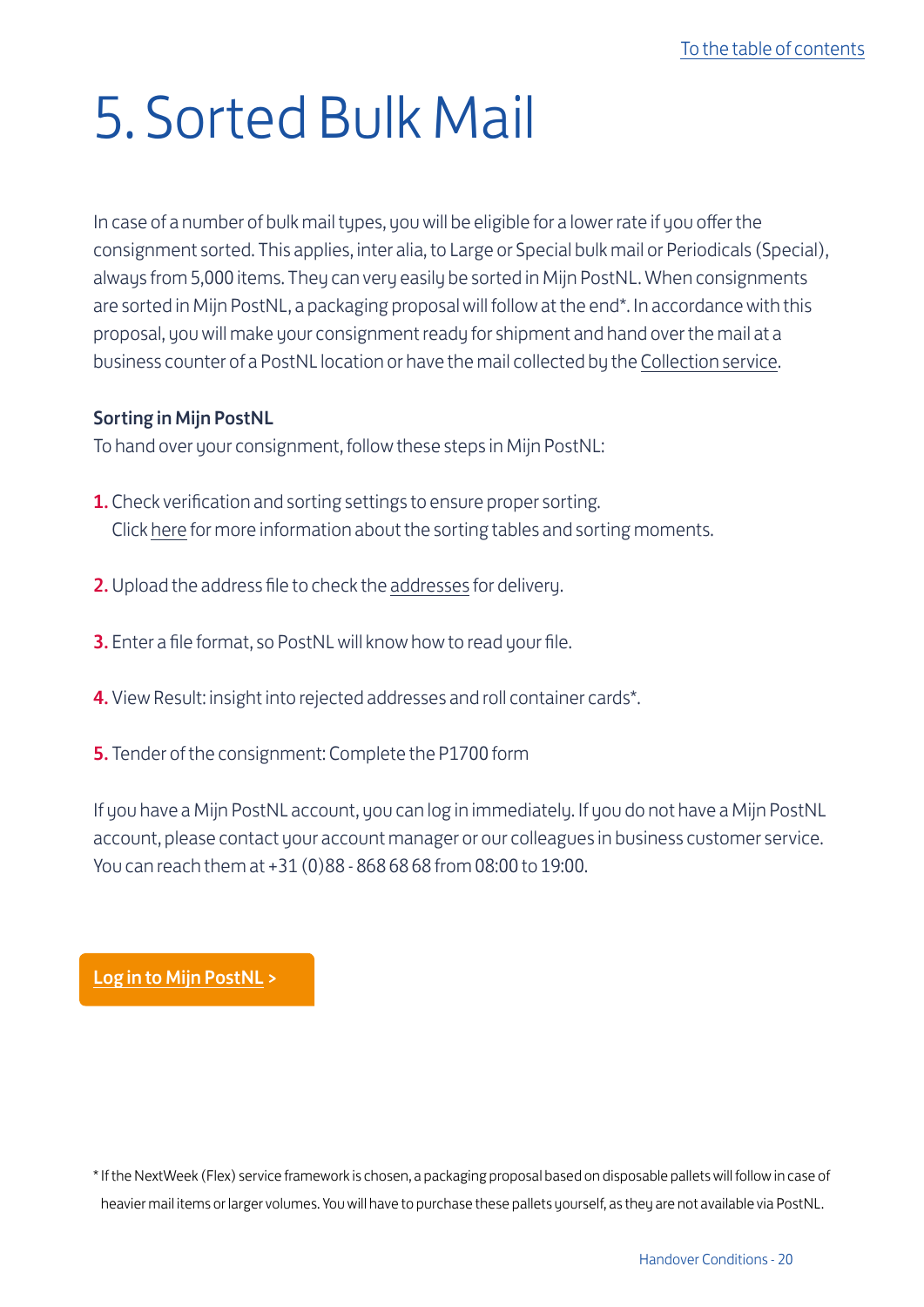#### [To the table of contents](#page-1-0)

## <span id="page-20-0"></span>6. Letterbox Packet+



#### 1. Preparing your mail

- Provide the Letterbox Packet + with a protective and/or reinforced packaging, such as a cardboard box or a bubble-wrap envelope, or an envelope with closed pockets or plastic protection.
- Letterbox Packets+ have a unique barcode, generated via one of the shipping applications of PostNL (or recommended by PostNL), and can be delivered through the letterbox. Letterbox Packets+ contain a Good.

#### 2. Entering your order

- Log in to Mijn PostNL and select Enter new consignment in the Parcels & Freight module.
- Select your customer number
- Enter the details of the Letterbox Packet(s)+, enter the recipients' addresses (manual, importing or using your address book in Mijn PostNL) so that the mandatory address check/ address validation can be performed, and save.
- Print the Shipping label(s) with barcode(s) and coding line(s) and provide the Letterbox Packet(s)+ with the correct **Shipping label.**

#### 3. Handover

• You can hand over the Letterbox Packet(s)+ at a PostNL location or a sorting centre, leave them in the orange public postbox, or have them collected by the [Collection service](http://www.postnl.nl/haalservice). Consignments from 10,000 items can only be handed over at a Sorting Centre. Make sure that you hand over your Letterbox Packet(s)+ separately from your Mail or Parcels.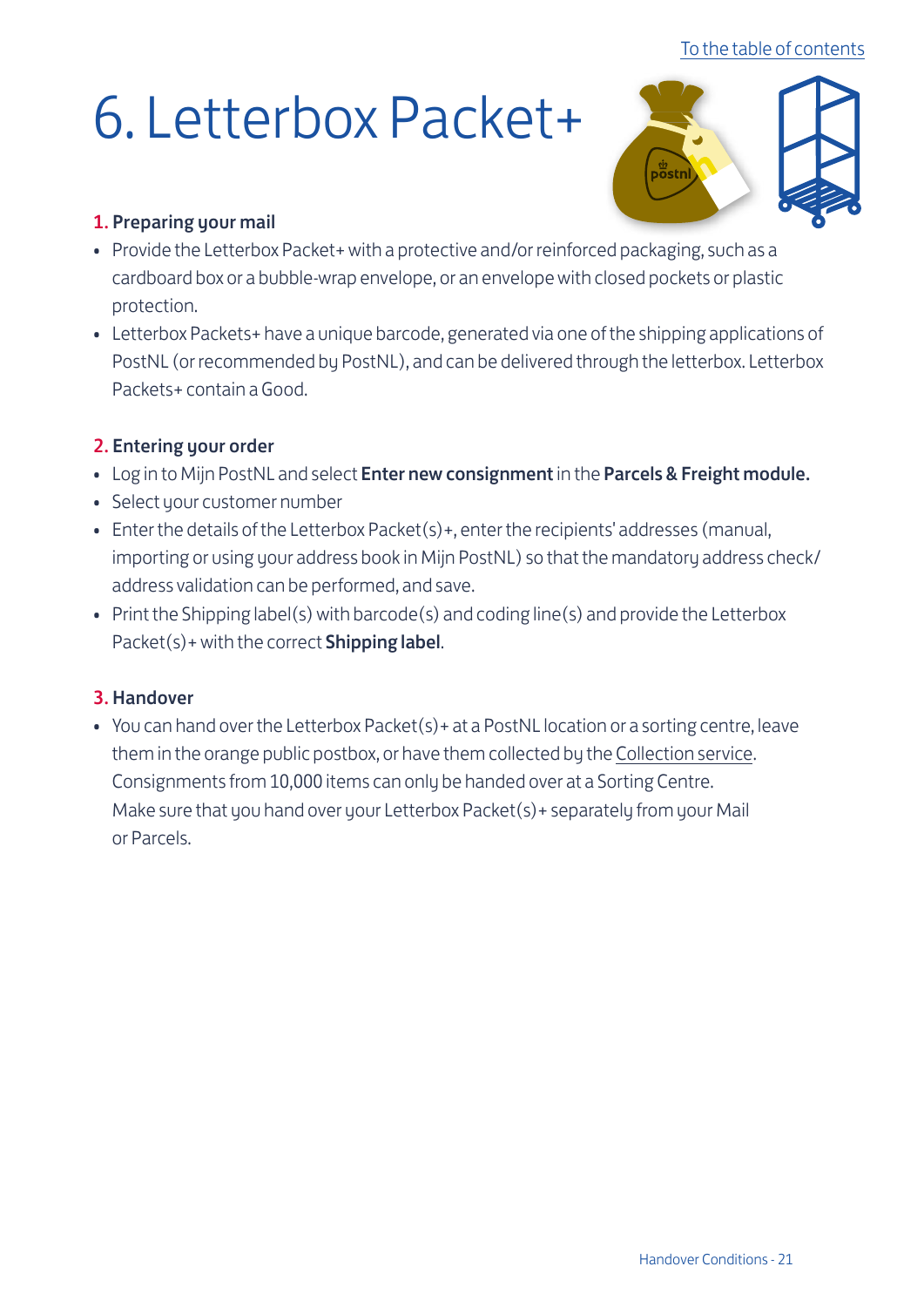## <span id="page-21-0"></span>7. Registered Mail Items (letters or parcels)

#### Receptacles

- Red seal bag
- Mailbag with red tie wrap



Go to the webshop of postnl.nl and order your red seal bags, mailbags and/or red tie wraps for Registered mail free of charge

#### 1. Preparing your mail items

- Provide the mail items with an address, a franking mark, and, if necessary, a separate shipping packaging per item (e.g. an envelope).
- Provide all registered mail items with a barcode. You can create them via Mijn PostNL.

#### 2. Entering your order

- Create your order in Mijn PostNL. You can create a barcode per shipment via the Parcels & Freight module. For larger quantities, the PostNL API can also be used.
- Print the barcode(s) and paste them on the correct registered envelopes.
- Pre-alerting per shipment is mandatory. With your barcode from Mijn PostNL, your shipment has immediately been pre-alerted and will automatically appear on your invoice after our logistical processing.

#### Please note:

The use of stickers from the barcode book is no longer permitted as from 1 April 2022.

#### 3. Packaging

- Put all Registered mail items into a red seal bag or mailbag(s), separated from your other mail. You don't have to do this for a Registered parcel.
- Close the seal bag with the adhesive strip or the mailbag with a red tie wrap with barcode. The maximum weight per mailbag is 20 kg.

#### 4. Handover

• You can hand over the consignment at a PostNL handover location or have it collected by the [Collection service](http://www.postnl.nl/haalservice).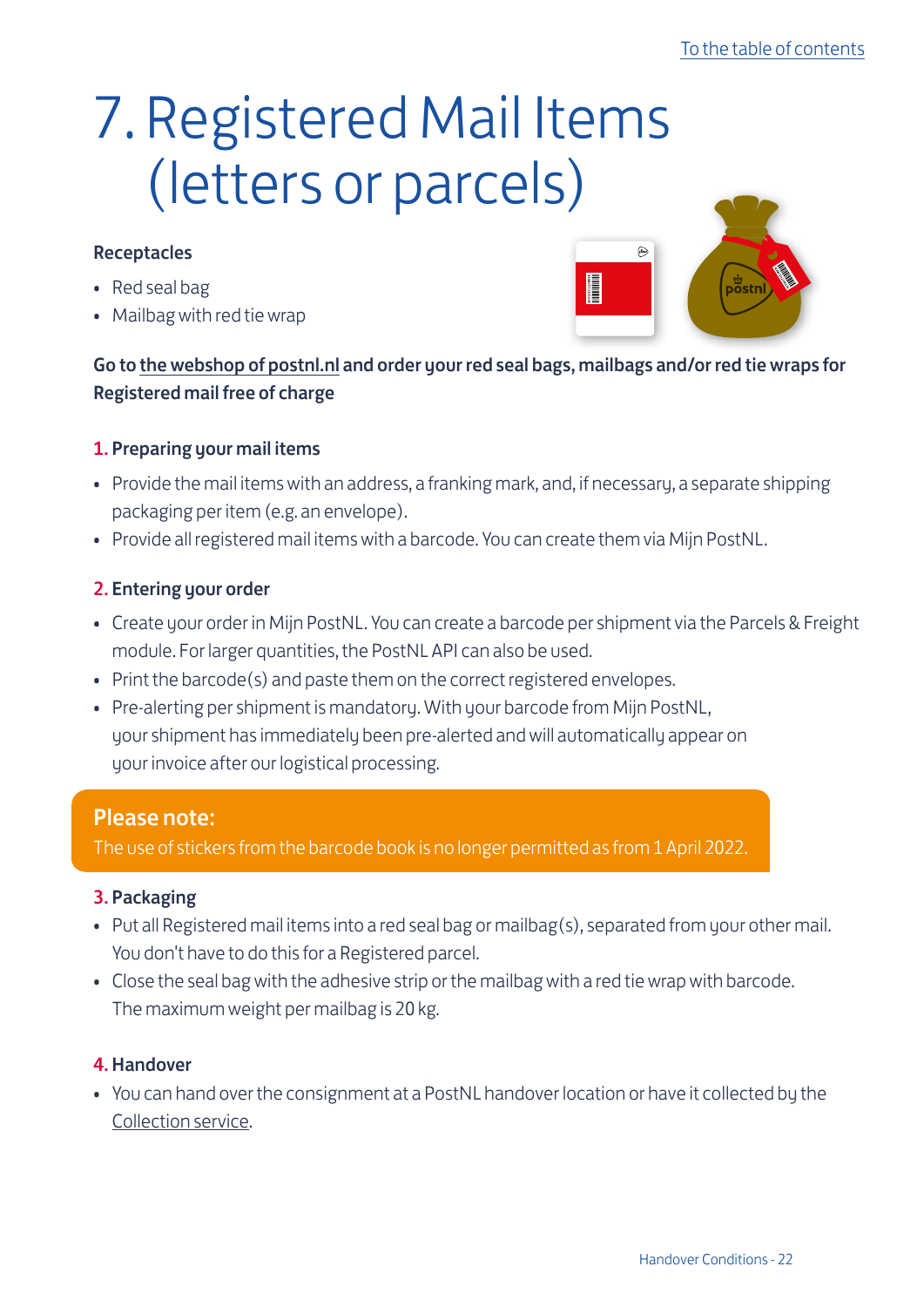## <span id="page-22-0"></span>8. Track & Check Letters

#### 1. Preparing your mail

- Apply for a customer code in Mijn PostNL (you will only have to do this once)
- Create a unique letter code within your consignment's address file for each mail item: 3s + customer code + a unique number of 9 digits
- Convert the letter codes into a KIX code
- Print out the KIX code on the mail item

#### 2. Entering your order

- Enter your new consignment in Mijn PostNL in the regular manner, select Track & Check Letters and 'Pre-alert'. If your consignment has already been pre-alerted using Track & Check Letters, select 'check'
- Upload your address file with the letter codes and enter your file format in 3 steps; you will see the results of the address check and the letter codes in your address file in the last step. If you have not included your own letter codes in your address file, PostNL has enriched your address file with them. Each address in the address file has also been enriched with a coding line.
- In the address file you will receive both a letter code and a 2D data matrix code from PostNL. You can choose which coding you add to the mail item. You can convert the letter code into a KIX code. You can convert the 2D data matrix code into a 2D barcode. Regardless of which of these two codes you choose, you must always add them to the mail item in combination with a coding line.

KIX variant 2D data matrix code

| rénitive PoutNL B.V.<br>Abbryon/cast 3<br>21 CA 's Grave Hape | Koninklike PostAL B.V.<br>Widdowsstraat 3<br>2521 CA 's Gravenhage |  |
|---------------------------------------------------------------|--------------------------------------------------------------------|--|
| ╟╋╋╋╬╚╤╝┉╂┲╂┰╟┰╙╬┆╠╩╩╋╇╊╊╋┶╏                                  | IN 331P3B#31#13024                                                 |  |
| 331P3B#3D#1302#                                               |                                                                    |  |

#### 3. Packaging

 $\frac{1}{2}$  $_{pl}$ à.

• Package your consignment as indicated elsewhere in this brochure

#### 4. Handover

• You can hand over the consignment at the business counter of a sorting centre or have it collected by means of a (dedicated) [Collection ride](http://www.postnl.nl/haalservice).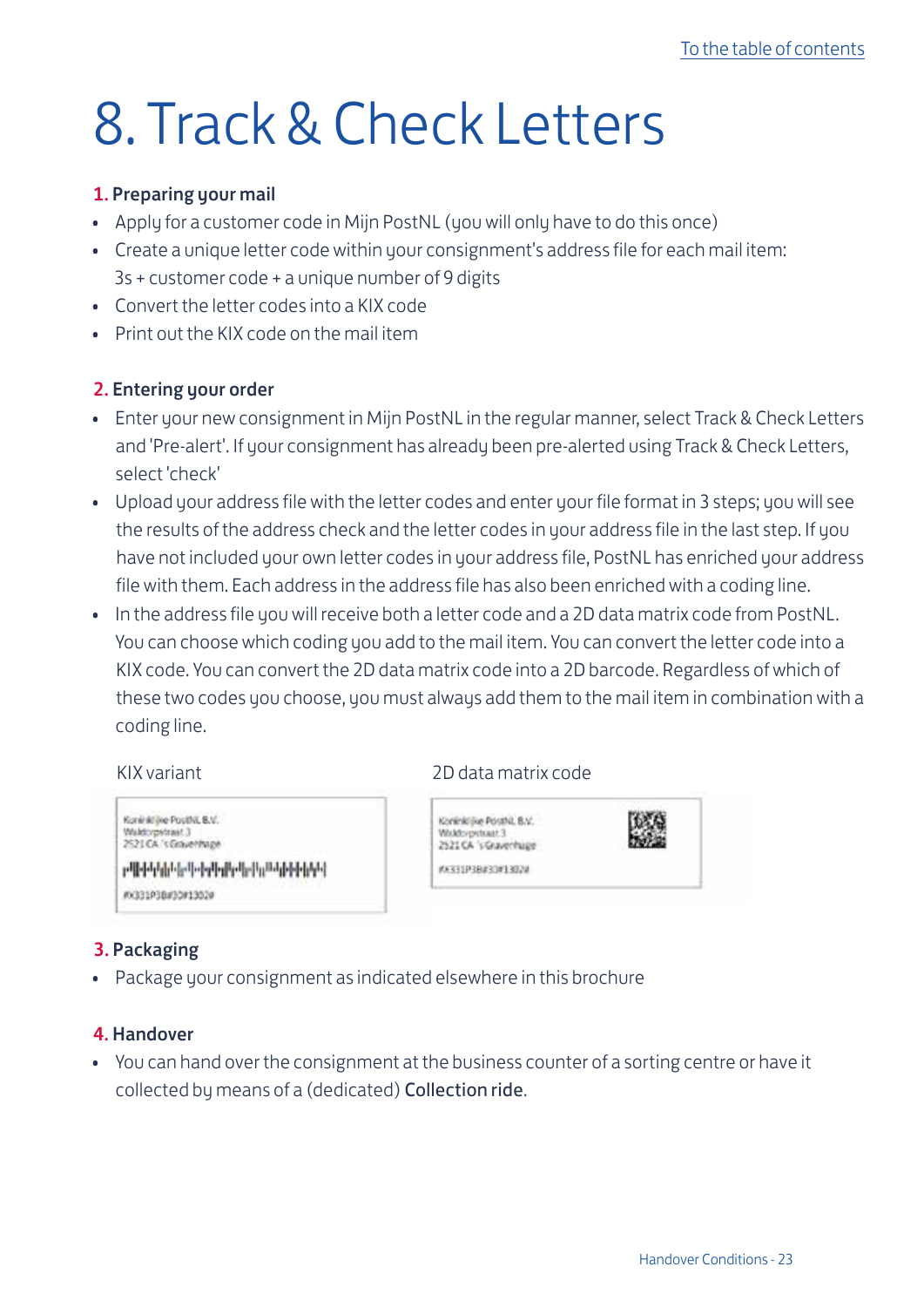## <span id="page-23-0"></span>9. Handover method of Bulk Mail in case of Collection service

Below you can see how you correctly hand over your bulk mail for the Collection service. In this way, your mail can easily and quickly be processed and correctly be delivered.



Hand over your [Letterbox Packets+](http://www.postnl.nl/brievenbuspakje) separately, separated from the other mail If you need additional receptacles, you can order them via [postnl.nl/w](https://www.postnl.nl/webshop/)ebshop PNL 110699 Leaflet\_WI\_labels\_WT.indd 1 NL 24-11-11 10:41 4-11-11